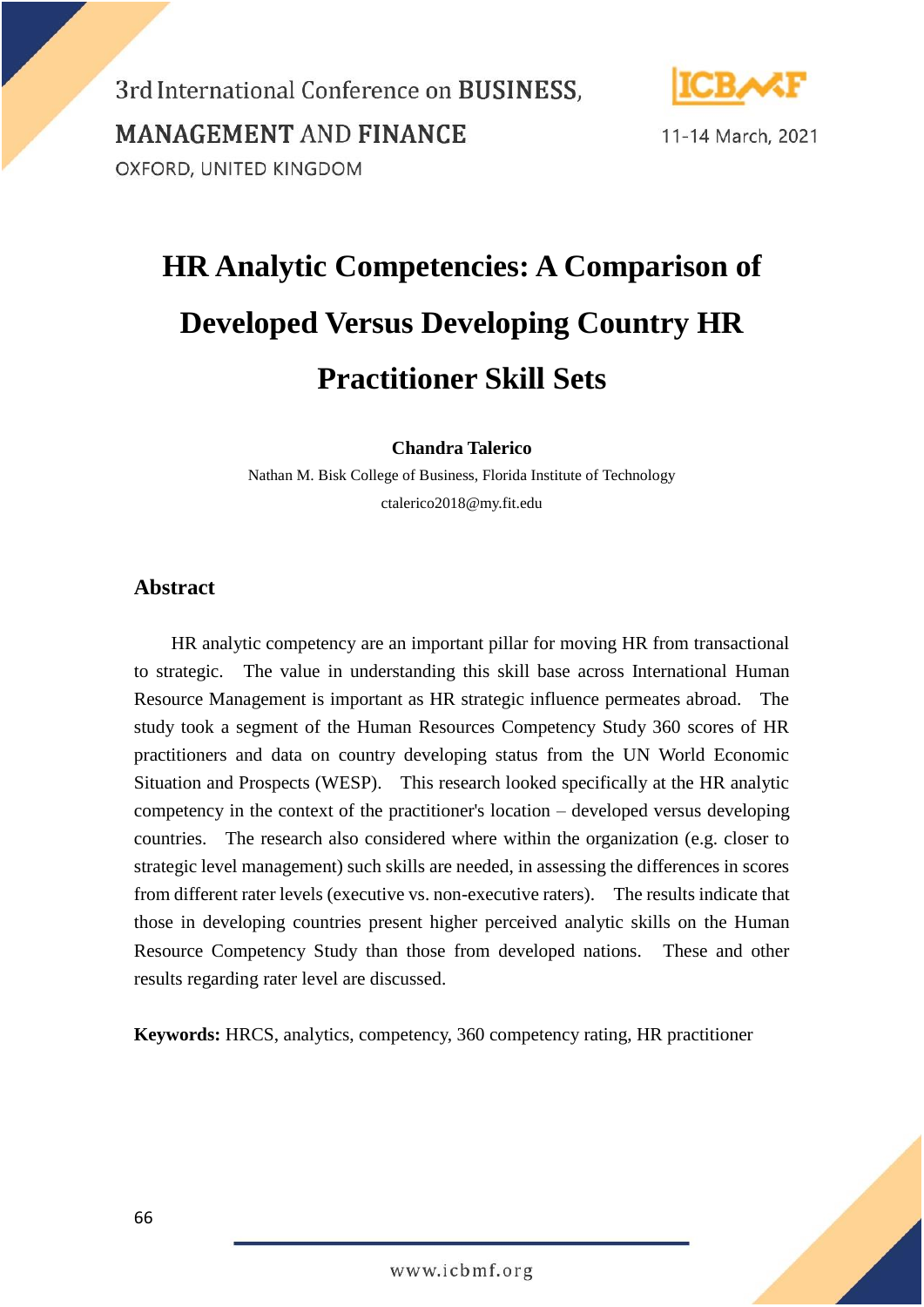

11-14 March, 2021

#### **Introduction**

Much of the research contends that the Human Resources (HR) discipline and competencies have or are moving from administrative to strategic (Lendgnick-Hall et al, 2009; Ulrich, 2008) with concerns and evidence that HR practitioners are not yet meeting the needs of this role to include analytic skills (Sinar**.** 2018**;** Maurer, 2018; Ulrich & Dulebohn, 2015).This move to a strategic partnership view of HR is largely due to the significance of Resource-Based View (RBV) of strategic management. Barney (1995) concluded that HR has increasing importance in the firm, since HR manages the firm human capital resources that contribute to and create competitive advantage. Although the value of RBV in International Business remains a foundational theoretical building block (Autio, Sapienza, Almeida, 2000; Johanson & Vahlne, 2009), the linkage of HR and function in Multinational Enterprise (MNE) is limited, even though HR practitioners are the coordinator of resources (Farndale, Scullion, & Sparrow, 2010). Research regarding competencies needed to obtain a competitive advantage through HR has been robust (Ulrich, Younger, & Brockbank, 2008, 2012; Ulrich et al. 2012). One of those competencies emergent in the literature is the HR discipline's need to further strategic thinking and data-driven decision making via analytical skills (Ulrich & Dulebohn, 2015; Giannantonio & Hurley, 2002; Maurer, 2018; Levenson & Alexis, 2017). However, much of the focus has been western-centric, and when completed solely outside the US, conclusions are mixed regarding competency needs for International Human Resources Management (IHRM). The literature gap presented here is the lack of analytics skills and competency-based assessment in an international setting that addresses specifically the differences across western and non-western based practitioners, if any. Given that the research on developed and developing countries have conflicting results within the literature, and indicate different HRM needs (exemplified in the literature review to follow on the need for people champions, emotional intelligence, and welfare officers in IHRM) (Welch & Welch, 2012; Coetzer & Sitlington, 2013; Han et al., 2006), this suggests a worthy gap to address.

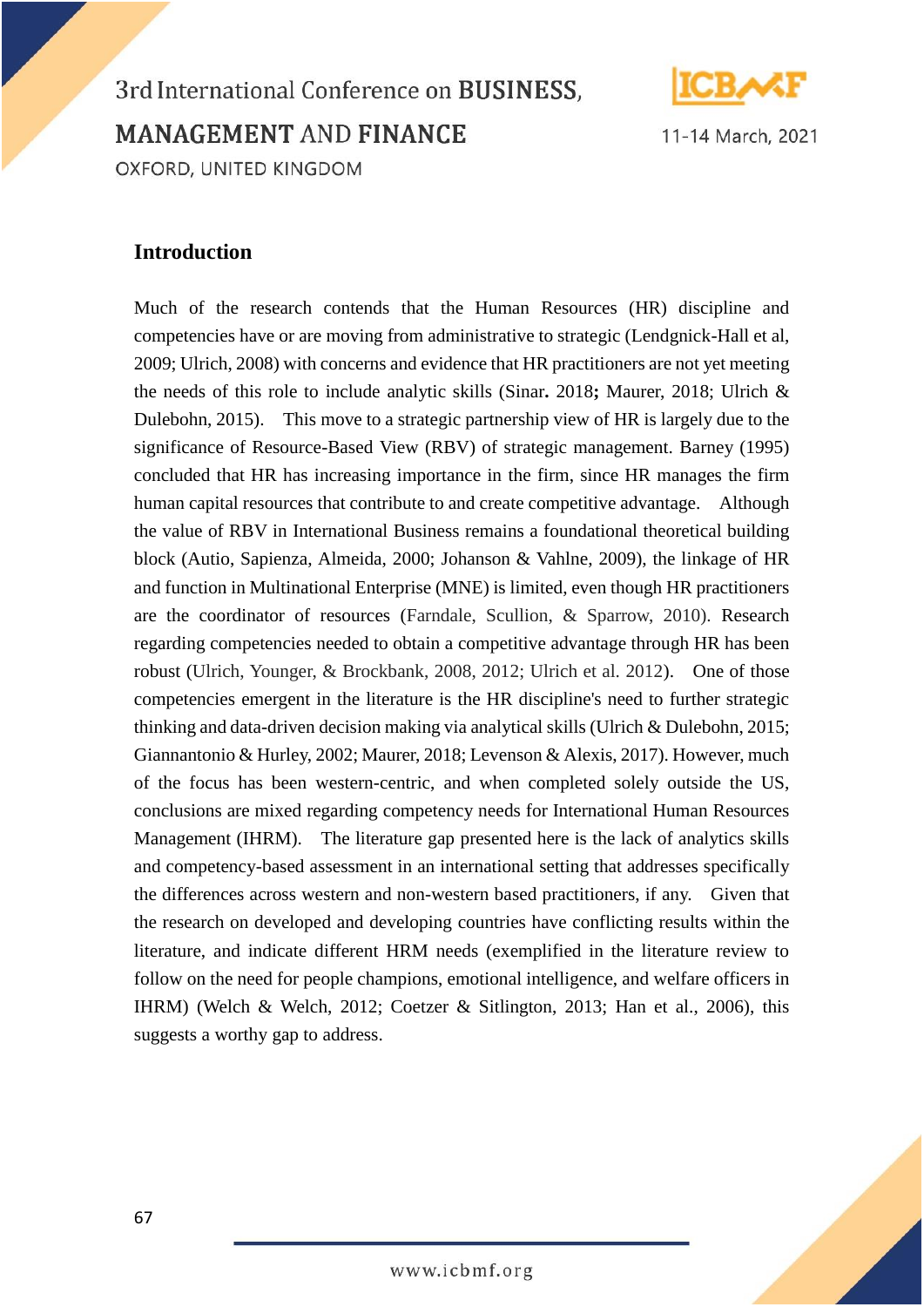

11-14 March, 2021

#### **HRM and Competencies**

In the HR discipline's evolution, the desired skill set has also changed and there are new emerging needs. Kaufman (2014) provides a synopsis of the HRM evolution from a USA perspective drawing upon the labor problem and the emergence of the personnel department and the subsequent timeline to the contemporary era. Kaufman's (2014) dives into the growth of industrial labor economics and labor relations as one path and concurrently personnel management and human relations/ industrial sociology fields as the other path, all of which emerged from the essential "labor problem". This multipath evolution is fermented with the growth of the labor movement, thus demanding different needs from the respective practitioners. In the late 1960s, incorporating organizational behavior in human relations and transition to industrial relations starts to take form. Then, the contemporary models of the more recent HRM field emerge to encompass all segments of relations (human and labor and advance the strategic component of the field). This path and evolution are unique from the history of HRM in developing countries that do not have more than a century of maturity. The "labor problem" that defined western evolution is also not universal. Kaufman's (2014) research describes the problem emerging in 1880 through 1919 timeframe as the "increasingly maladjusted and conflict-prone relationship between employers and employees" (p. 199). The labor problem, not so different in Developing Countries (DC), has other drivers and historical emergence. Tessema and Soeters (2007) describe the "personnel crisis" for Eritrea, a young developing African country, driven by a lack of HRM features that motivate employees and lack adequate reward systems. This type of labor problem equivalent to the USA transitional era HRM practices that emerged from organizational behavior theory (e.g., modern applications of Vroom's expectancy theory and Hersey and Blanchard's model). Subsequently, the focus of HRM needs and roles are driven by this labor problem.

Ayentimi, Burgess, and Brown (2018) describe different drivers for the labor problem and other demands on HRM for Ghana's MNE growth, elucidation of sociocultural systems that influence work behavior uniquely from western systems and thus different implications for HRM. Ayentimi et al. (2018) research suggests different HRM development paths and subsequently different needs from practitioners. Despite HRM development being in various stages and having different evolutionary paths, the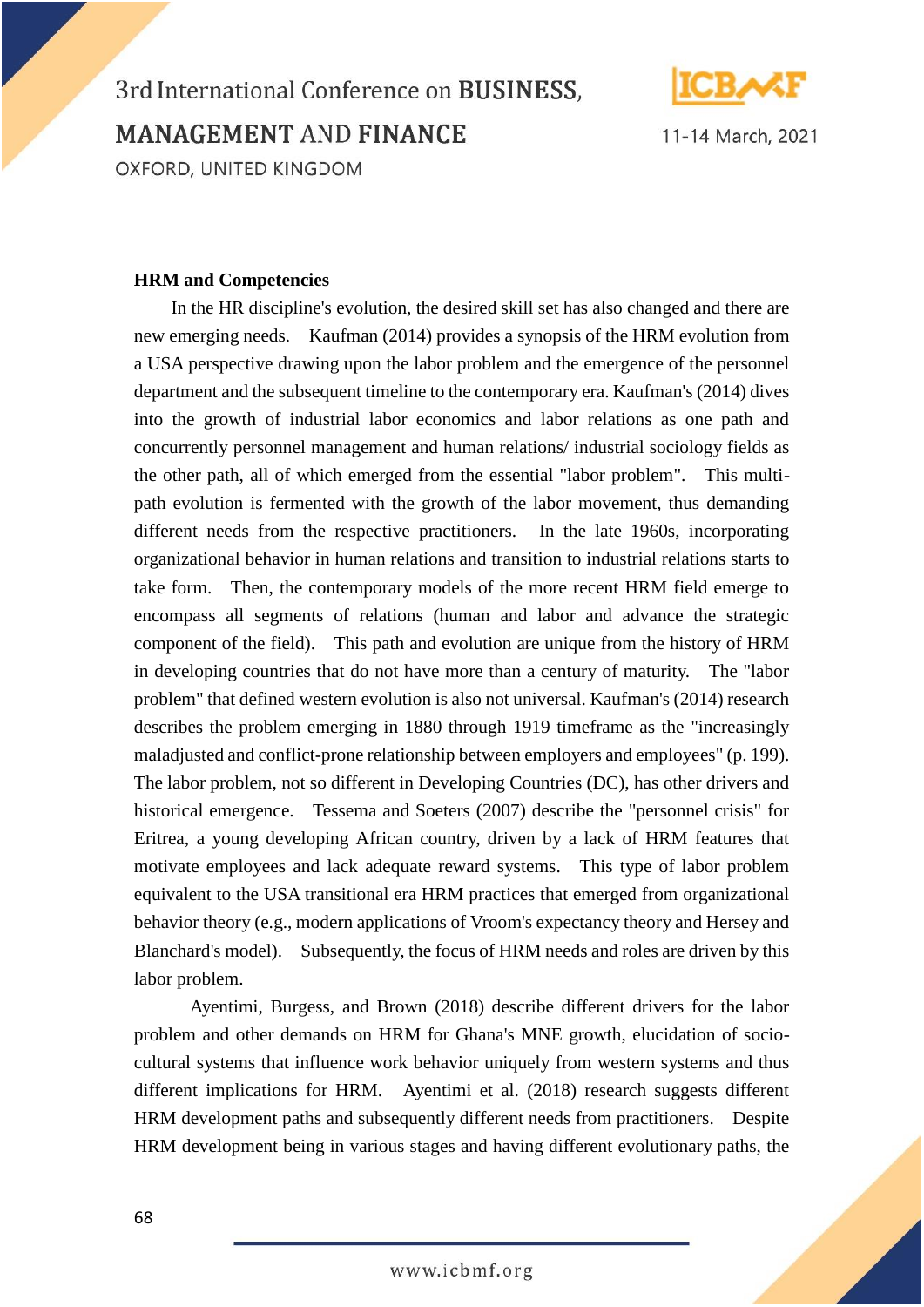



11-14 March, 2021

literature indicates strategic human resource management practices (part of the mature western model) are associated with positive firm performance in non-western settings (Prikshat et al. 2014; Foley, Ngo, & Loi, 2013). Finally, it is crucial to describe the differences in competencies expectations within HRM. In Kaufman's (2014) umbrella, the strategic HRM model is separated by micro and macro functions. Micro functions handling individual level issues while the macro functions focused on organizational level problems. The competencies and practitioner expectations vary between strategic macro HRM and micro-based HRM, rooted in performance management and organizational behavior skills.

#### **Competency Models**

Competency models provide organizations a means to influence behavior with the expectations such behaviors are associated with maximum performance (Sanchez & Levine, 2016). HR competency models themselves are abundant and can vary. One broadly accepted model for western practitioners is the Society for Human Resources (SHRM) competency model (Lockwood, et al., 2018). The SHRM model incorporates the multiple functions of HR and the different levels (functional vs. strategic) and suggests the implementation of competencies is dependent on both practitioner career position and function (i.e., utilization of competencies to make strategic decisions will happen more so with an executive or senior-level HR professional). SHRM also suggests, in their global membership, that the model supports practitioners from all locations. The nine competencies include: leadership & navigation, business acumen, ethical practices, relationship management, consultation, critical evaluation, global and cultural effectiveness, and communication. The critical evaluation competency requires measurement and assessment skills, problem-solving, and research methodology in part by analytic behaviors. Additionally, the business acumen competency comprises subcompetencies in HR and organizational metrics, analytics, and business indicators (SHRM, 2016).

On the academic side of the house, Ulrich and colleagues have studied HR competencies extensively, exposing the gaps in skills as well as emerging competency needs (Ulrich & Dulebohn, 2015; Ulrich, Younger, & Brockbank, 2008, 2012; Ulrich, et al., 2012). Ulrich et al. (2015) provide a synthesis of the competency research into six core domains: business (e.g. business acumen, business partner); personal (ethics, selfawareness, trusted); HR tools, practices and process (talent management, employee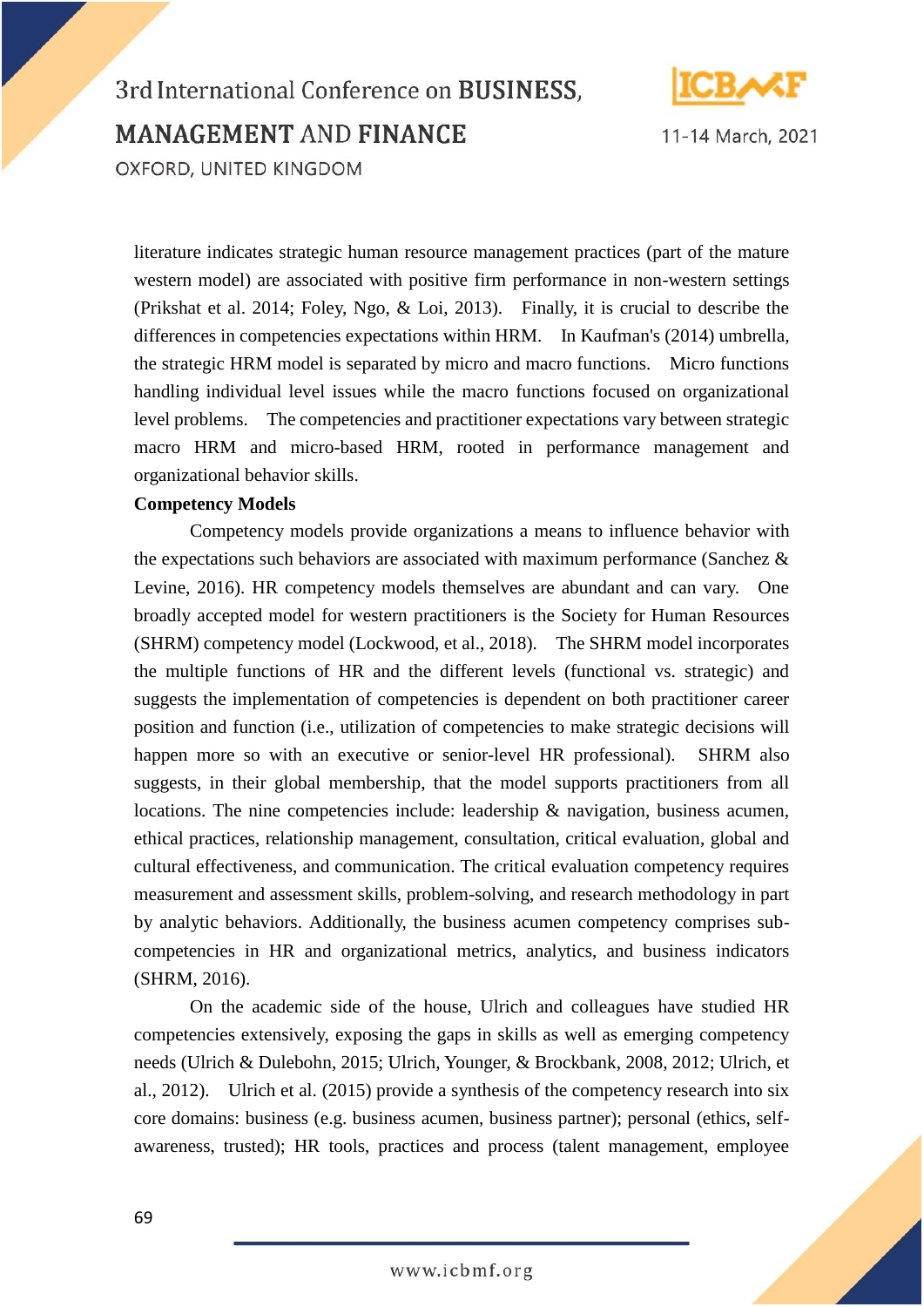

11-14 March, 2021

engagement); HR information system and analytics (data driven mindset, process excellence); change (change leader, collaborative, resolver of issues, be business psychologists); and organizational and culture (culture leader/ champion, organizational design). Ulrich et al.'s (2015) is an umbrella model that incorporates academic, professional association, and industrial research models to define a robust synthesis to bring together a cohesive understanding of HR competencies. The literature also indicates the demands of HR competencies and availability of needed skills vary by country. Mamman and Al Kulaiby (2014) suggest that the strategic partner role is the least performed in the developing country of Sultanate Kingdom of Oman. The research can also be conflicting. Ulrich et al. (1995) found an increased need for business knowledge outside the United States, while Han et al. (2006) found contrary evidence in a Taiwanese high technology company finding no evidence for business knowledge competency demand. Welch and Welch (2012) research indicated predominantly organizational behavior and operational HR based skill demand, such as a "welfare officer," for HR practitioners supporting international projects. Likewise, Coetzer and Sitlington (2013) suggest a need for knowledge, skills, and attitudes (KSA) in emotional intelligence over intellectual skills. This research indicates an HR competency model with analytic skills, business acumen, and technology needs to be studied for universality since some skills may not have the same weight as or even need in an IHRM setting. However, there is also research that indicates value and alignment with the western model abroad for HR competencies, including strategic HRM in India (Subramaniam & Nankervis, 2013).

#### **HR Analytics**

The skill embedded in strategic and business acumen competencies, and of most interest to this study, is that of one emergent within the discipline – analytic skills. The parameters of analytics must be defined to understand the interest. According to Bassi (2010) HR analytics is "the application of a methodology and integrated process for improving the quality of people related decisions for the purpose of improving individual and/or organizational performance" (p.11). Research is consistent regarding the different types of business analytics, and the framework is presented similarly for HR analytics in Eubanks (2019), Lunsford and Phillips (2018), and Soundararajan and Singh (2016). Soundararjan and Singh's (2016) however, provide a continuum that provides a clear and concise visual explanation:

www.icbmf.org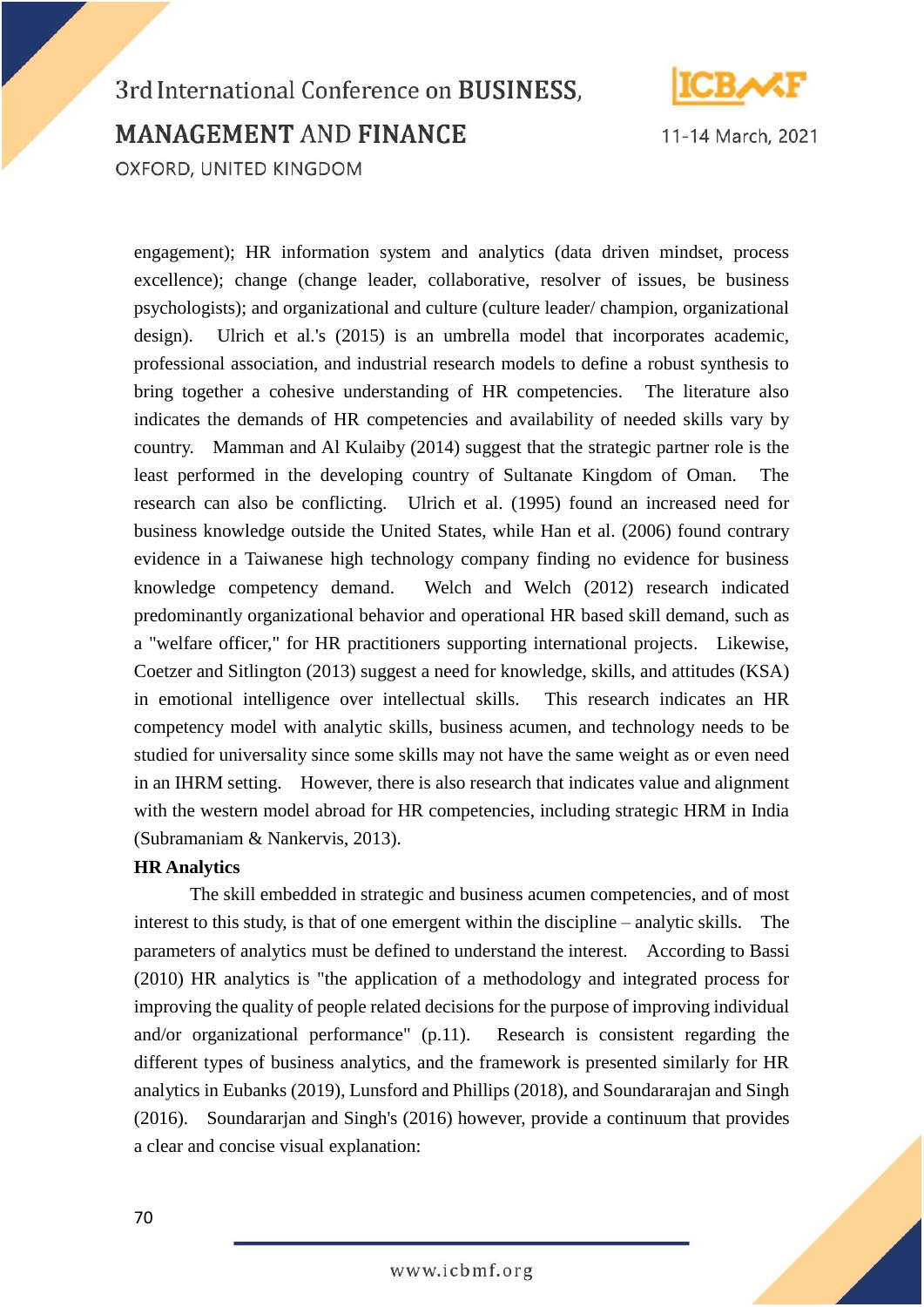

**MANAGEMENT AND FINANCE** 

11-14 March, 2021

OXFORD, UNITED KINGDOM

#### **Figure 1**

Depiction of Soundararjan and Singh's (2016, p. 9) continuum of data analytics with explanations of data value. As displayed, the value of analytics to the firm and complexity advance concurrently.



As one can see from the continuum, the goal of analytics is to inform business decisions and prescribe the best actions for the firm and as one advances within the framework toward higher maturity, more value is obtained from the firm (Soundararajan & Singh, 2016).

Despite decades of research and availability of metrics and business intelligence growth, the HR analytic skill set has emerged as valuable in recent literature because of the availability of big data, the growth of Human Resource Information Systems (HRIS), and the ability to leverage this information more readily in the agenda to push HR beyond transactional administrative processes to improving business performance through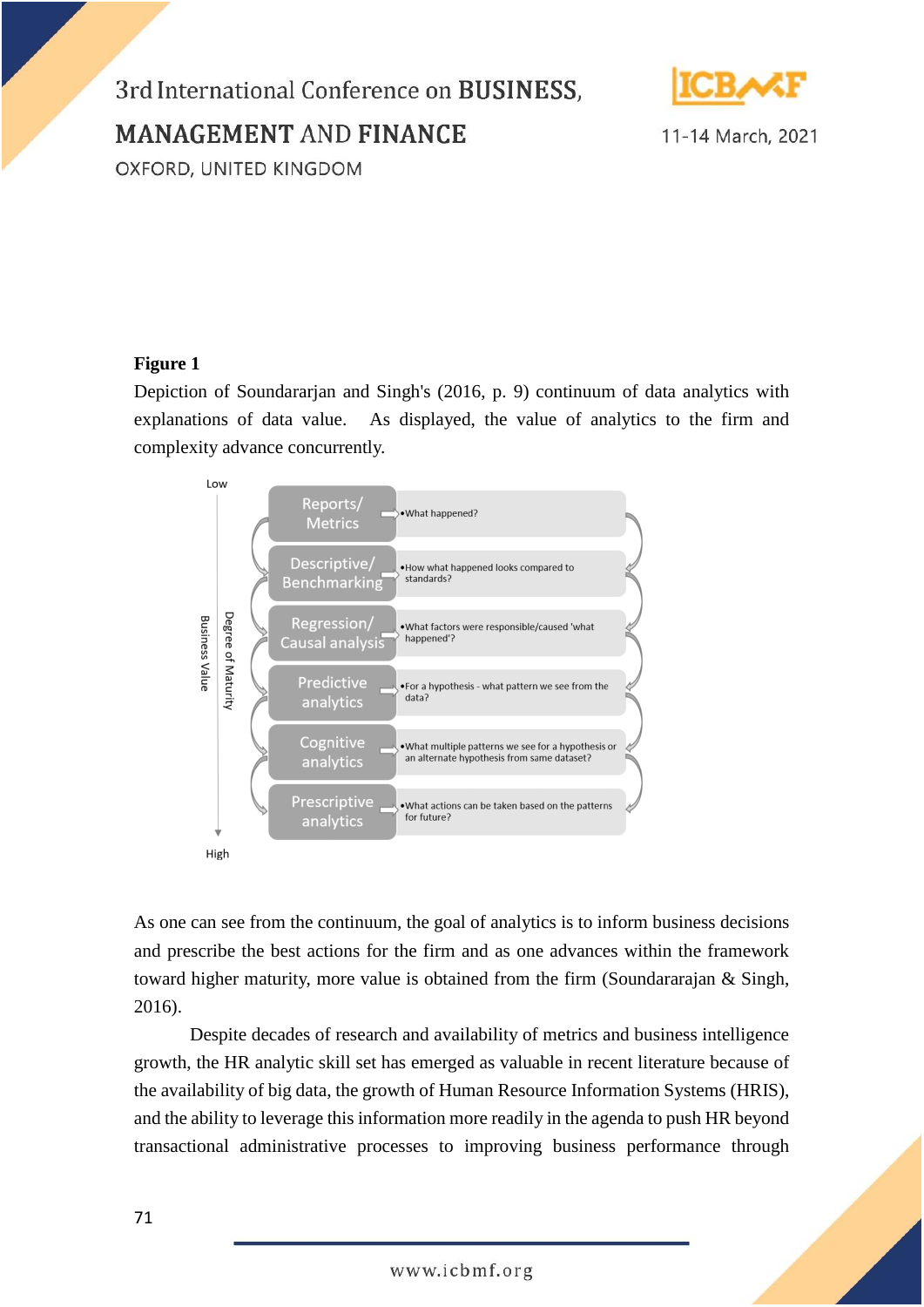

11-14 March, 2021

predictive analytics (Fitz-enz, 2010). HR practitioners have products available for a myriad of applications for the different HR functions – Applicant Tracking Systems, Learning Management Systems, and core HR functions, such as payroll and benefits administration (Eubanks, 2019). However, the incorporation of analytics has been a long and bumpy road. Despite the need for HR practitioners to utilize data to make strategic decisions, the buy-in and codification has not been well received, even with the early insights of Jac Fitz-enz (LaFevor, 2018; Caudron, 2004). The limited literature on analytic skills suggests the skill is lagging/lacking despite the firm's needs (Vargas et al., 2018). Practitioner competency preparation research also indicates that HR specific graduate programs do not prepare students and business-based models (e.g. Masters of Business Administration) in providing competency capabilities in strategic contribution, business knowledge, and HR technology skills (Scanlan, 2007). Vargas et al. (2018) identified barriers to the adoption of analytics to include quantitative and technology selfefficacy, in addition to attitude toward the innovation and gender. The incongruence of interest in the skill, demand, and desire begs one to understand why practitioners are not diving into the analytics deep end of the pool. The difference may lie within the HRM system. The variance in HRM development across non-western countries and literature regarding skill need and the value of analytic skills in IHRM is not well known. Further, the lack of analytic skills in international empirical competency studies, suggests an interest to advance what Kaufman (2014) describes as micro HRM; the focus on human relations functions to continue to solve conflict and concentrate on the organization and culture competencies related skills in IHRM environments (Welch & Welch, 2012; Han et al., 2006). Despite barriers, Kryscynski et al. (2017) defends that such analytical skills will enhance decision making, increase influence of the HR function, generate greater insights, and further HR practitioner ability to speak the language of the firm (numbers and data). Kryscynski et al.'s (2017) results are promising, regarding analytical skill value for practitioners, producing support for their hypothesis that higher analytical abilities will have higher perceived job performance. The study was global in nature, but did not explore the potential differences between countries. In the camp of support for more business acumen and strategic decision capabilities, Wright et al. (2001) research suggests HR professionals are not living up to the expectations of the firm; executives do not find the function as effective as the practitioners perceive their value to be.

Analytics is a quagmire – the HR field finds value and has championed for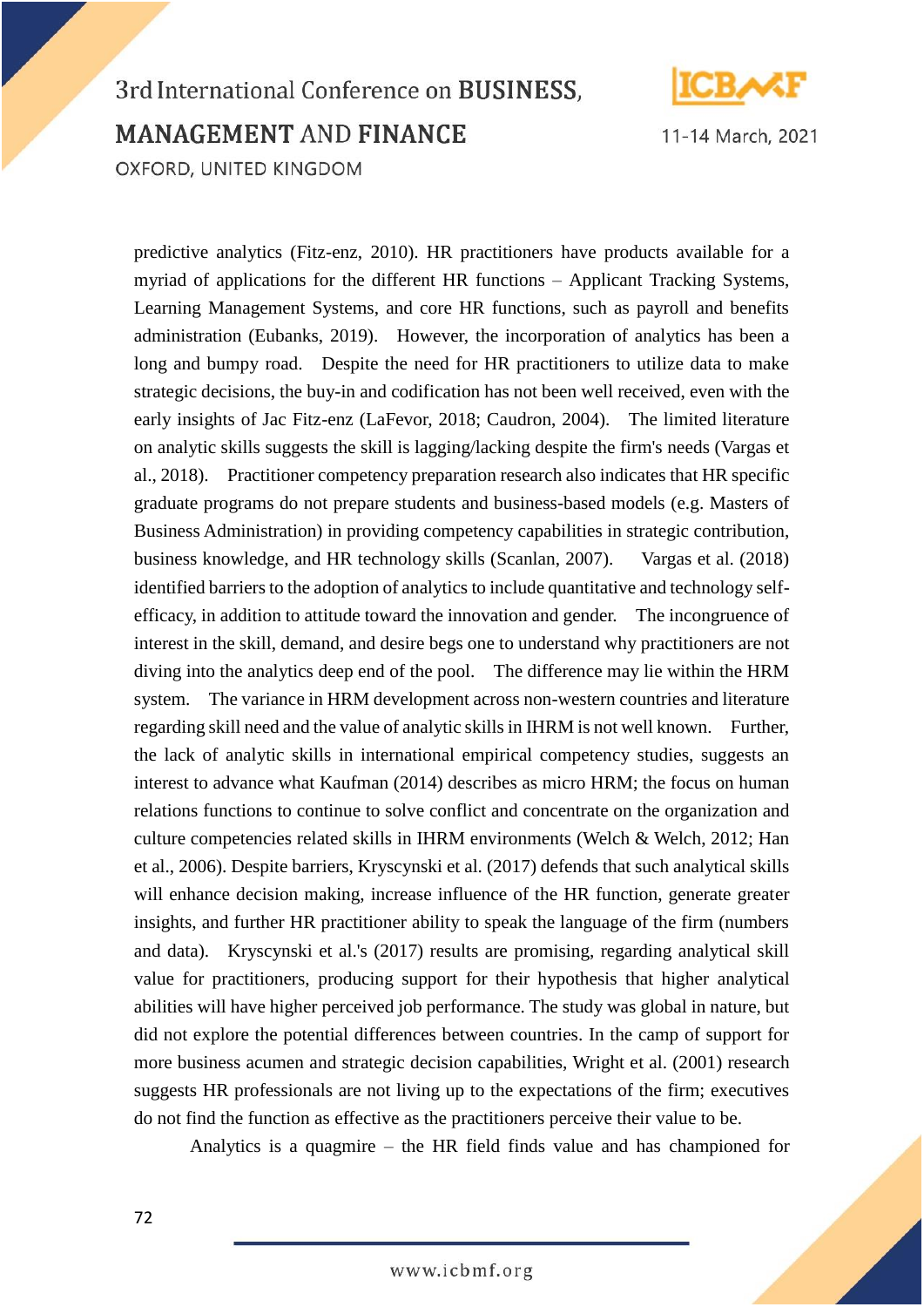

11-14 March, 2021

3rd International Conference on BUSINESS, **MANAGEMENT AND FINANCE** OXFORD, UNITED KINGDOM

analytics growth, a desire to incorporate numbers into the language of HR, and strive for more effective influence on the C-suite; meanwhile, the resistance and continued interest to solve the intangible costs of culture, communications, and conflicts seems to have a foothold on the field and literature. This intangible demand in the literature for micro-HRM is based on the firm's continued need to ensure people are working together like a well-oiled machine. More information is needed during this dynamic period in HR to determine the final place analytics will have on the HR competency plate, and if the promises of value will be ubiquitous in IHRM.

#### **Why developing countries?**

IHRM will become more influential in HRM development if firms continue to melt across borders (Schuler & Jackson, 2005). However, key themes in international business (IB) research that may influence HRM, are not well incorporated into the competency literature, nor is there an understanding of the right competency ratio in the context of IB fully considered for the HR practitioner. Following the same vein as Ulrich et al. (2015), describing competencies as falling into "food groups," this research assumes, similar to the nutritional plate guidelines, that not all competencies need the same portion size. Furthering this hypothetical argument, this research considers the concept that desired portions and guidelines change, depending on where you live (e.g., World Health Organization, European Network for Public Health Nutrition, United States Department of Agriculture all have different guidelines for the basic food groups). Taking this logic, and the volume of research in IB regarding culture, conflict, and cognition (Griffith, Cavusgil, & Xu, 2008), the value of HR practitioners to bridge these issues may be more valuable to the international firm than a strategic business partner, and thus may have a more significant portion of the IHRM plate recommendation. This logic is fitting with advancing the internationalization process model (revised 2009 Uppsala model), where learning and commitment are agents for exploiting opportunities abroad and a key to successful growth abroad (Johanson & Vahlne, 2009). In IB, internationalization's hurdle is rooted in overcoming certain features, such as cultural and psychic distance. When HR practitioners are utilizing their skills in organizational change and culture, communication, and act as a change agent to increase learning, creating, and trustbuilding as presented in the competency models (Ulrich et al., 2015) their value essentially grows in the context of the Uppsala model to reduce the liability of foreignness, given the criteria for change are the functions of learning, creating, and trust-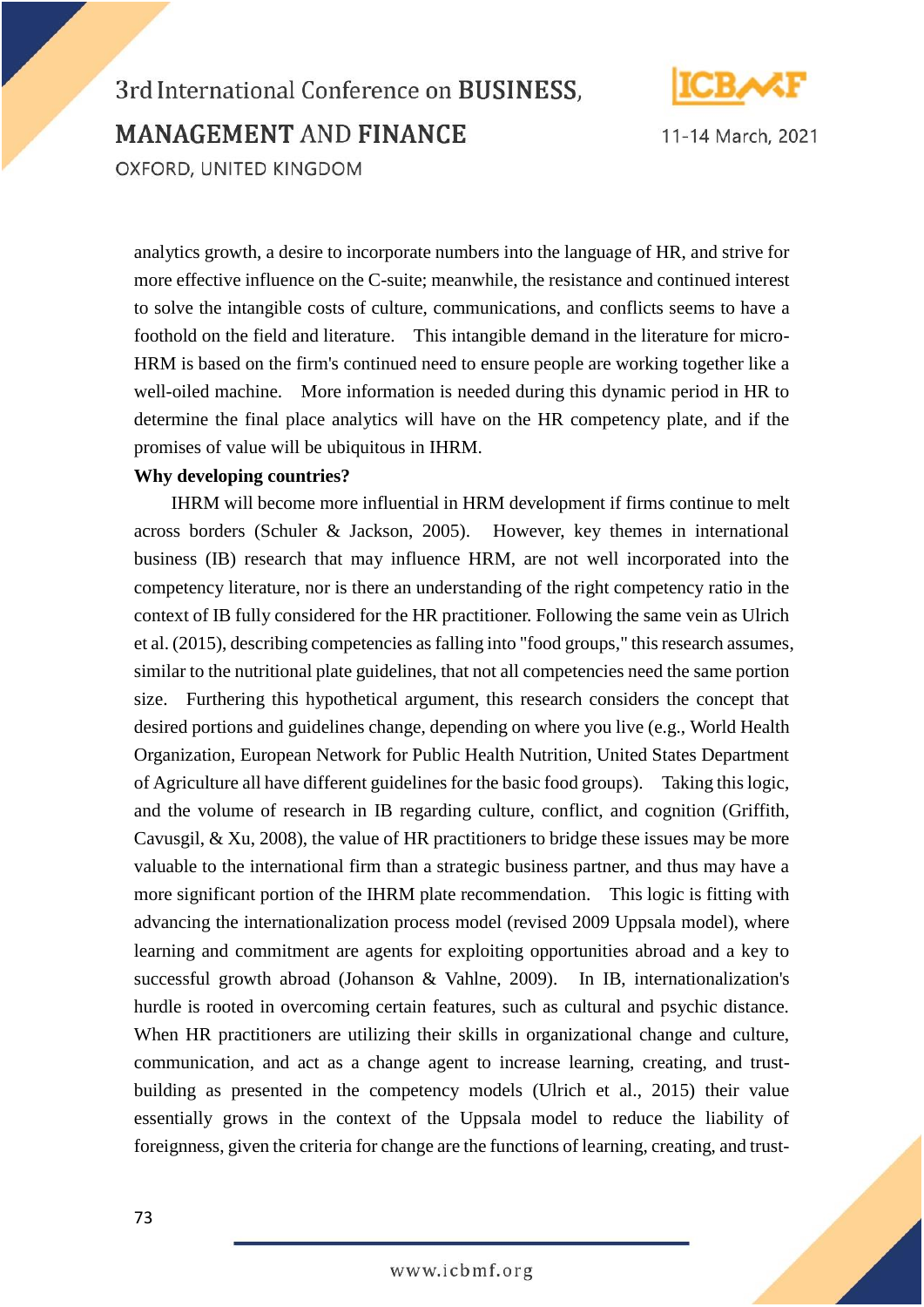

11-14 March, 2021

building (Johanson & Vahlne, 2009). Now, if one thinks about the practitioner's role, combined with the growth of foreign direct investment in DCs, the competency mix and demand may be influenced, and the needs for analytic skills may be washed away as the firm looks to overcome obstacles that HR practitioners are primed to help solve. Thus this potential drives value in understanding the difference in analytic skills between developed and developing countries. The value of considering HR competency across all recommended guidelines becomes more evident, especially emerging firm locations that will become more influential to firm success and a one-size-fits all approach may not be pragmatic. Firms abroad must address global staffing and local-national issues utilizing modern practices with reliance on local leaders, versus former expensive methods of using expatriates, to manage the firm and remain competitive (Schuler & Jackson, 2005).

#### **Theory Development & Hypotheses**

To further the HRM competency model discussion regarding analytic skills, this research finds value in understanding the differences of the practitioner skills between developed and developing nations. This study will provide context for MNE firms when considering their capabilities and development needs for strategic HRM and business-based decision making. The research will fill a gap by providing a comprehensive more generalizable analysis. In contrast, previous competency research based on a single country was limited in scope to that country (e.g. Sultanate Kingdom of Oman and Eritrea) (Mammam & Al Kulaiby, 2014; Tessema & Soeters, 2007). Furthermore, this information will also inform whether the agenda to move HR to becoming more of a business partner has penetrated equally or if the need is focused in developed countries where technological and innovation resources are abundant and provide practitioners more capabilities to move to these mature functions of HRM according to the western framework. Also, it will be beneficial to know if the current competency models are globally relevant, as previously assumed. Ayentimi et al. (2018) work indicate least developed countries have practitioners who are in a nascent stage of development, the lack of education and professional affiliations along with the demand to sew together a unique socio-cultural perspective of work, all of which indicates that practitioners would not present with and utilize analytics. Similarly, Han et al. (2016), suggests that practitioners in an international setting are focused on keeping teams working cohesively, functioning as change agents and that those skills provide more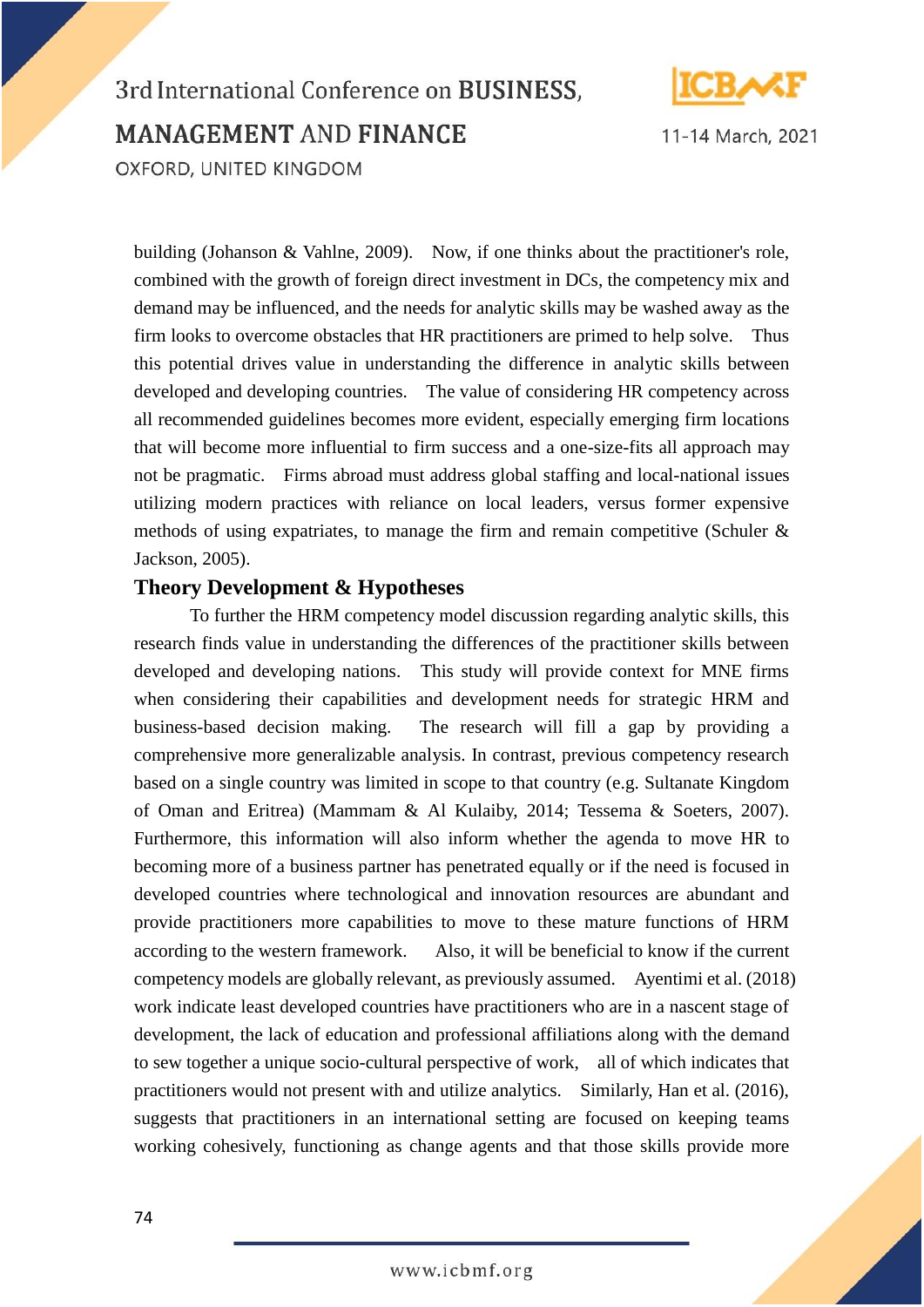

11-14 March, 2021

3rd International Conference on BUSINESS, **MANAGEMENT AND FINANCE** OXFORD, UNITED KINGDOM

value to the firm than analytics. Driving analytics requires the availability of certain resources and compass an innate need for data. According to Fitz-enz (2010) this information comes from an HRIS; however, there is an assumption that such a system is in place, and electronic HRM is embedded in the firm. These systems can be costly, and for DCs one of the key characteristics is the lower economic status (UN, 2019). Additionally, research into the implementation of electronic HRM for those who work as employee champions is low versus business partners, which is high (Voermans & Veldhoven, 2007). The linkage made between DC practitioners in roles more closely associated with employee champions, and the limited availability of financial resources further drives the rationale behind H1.

Given the research suggest that practitioners in DCs are valued for and play more of an employee champion role (vs. a business partner), the groundwork is in place for the first hypothesis:

*H1- Practitioners in developing countries will seek and utilize analytics less than practitioners in developed countries.*

The roles and responsibilities of the practitioner should not be ignored. According to SHRM's model, the needs and demands of critical thinking and strategic skills demand shift and become more evident in more senior roles (SHRM, 2016). The industrial buzz is around support for the C-suite and business decisions. This logic aligns well with higher acceptance of electronic HRM for practitioners who describe being in a business partner role (Voermans & Veldhoven, 2007). Kryscynski et al. (2017) found no significant relationship with job level and analytical skills. Their hypothesis was based on the presumption leaders would give the tasks to lower-level practitioners. However, this logic doesn't align with where the demand for conducting such analysis nor aligns with where the capabilities are expected within the competency models (Lawler & Boudreau, 2013; SHRM, 2016). According to Lawler and Bordeaux (2017) the research has repeatedly documented that those who utilize analytic frameworks play a more substantial strategic role within the organization. Furthermore, the ability to identify the right questions needs to come from those familiar with the problems. Therefore, job level may not be relevant, but relational status to strategic decision making and function becomes important. This research seeks to understand if those being evaluated by executives (and thus supporting strategic business decisions) would be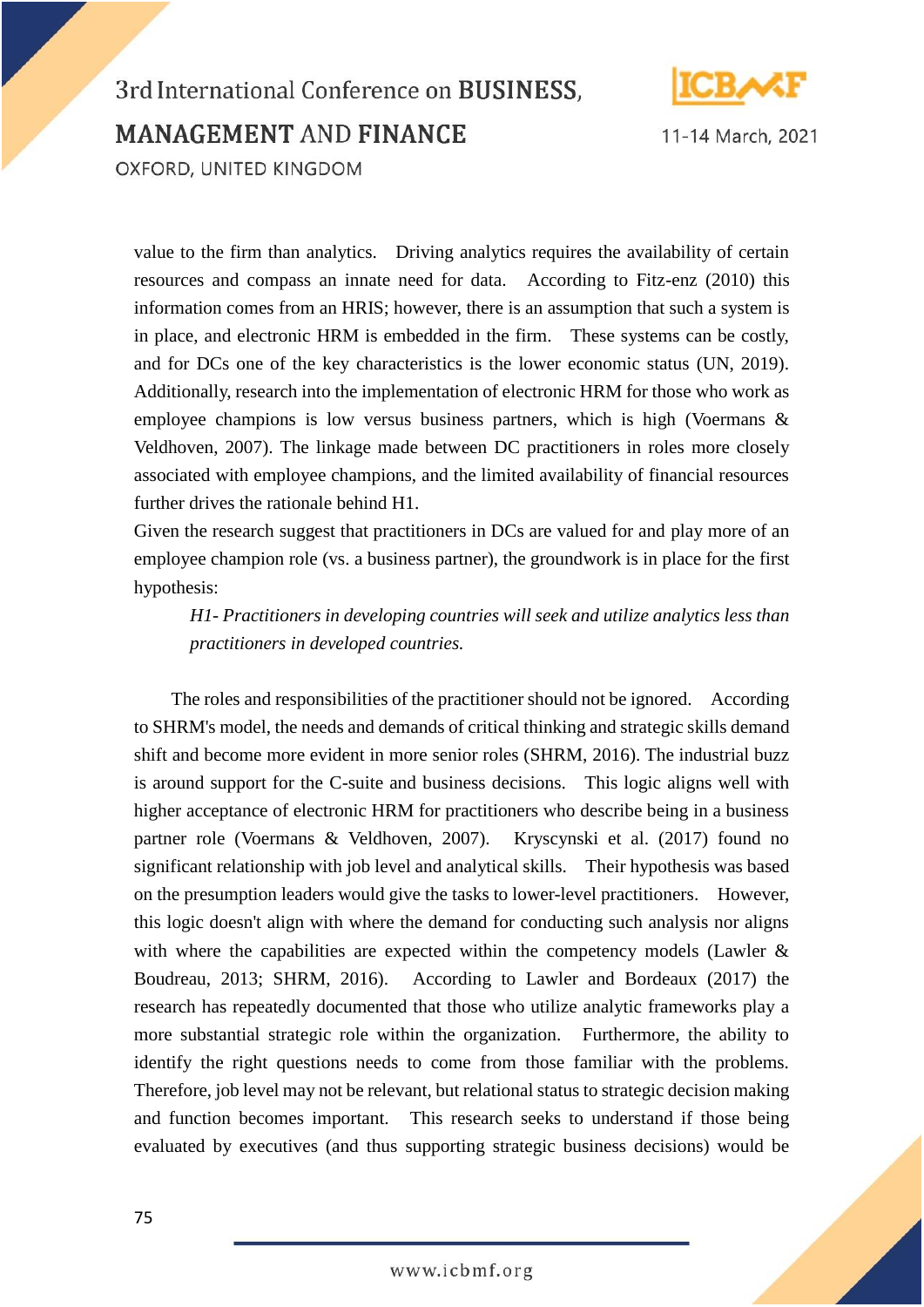

11-14 March, 2021

utilizing the necessary analytic skills to support strategic HRM. Therefore, rather than utilize job level, this research considered the rater's strategic position as the beacon for skill presence and strength in skill use given the proximity to where the need exists within the firm. If the previous hypotheses are supported, though, we should expect to see a negative modifying effect for practitioners from DCs, given limited economic resources and general demand for DC practitioners to solve organizational behavior based problems.

*H2a- Practitioner perceived analytic ratings will be positively related with executive level raters H2b- Practitioner DC status will negatively partially modify the perceived analytic scores from executive level raters*

The resulting model from this hypothesis set views as follows:

#### **Figure 2**

*Hypothesis model for the effect of DC status, executive relationship, mediation effect of DC status on perceived practitioner analytic performance.*



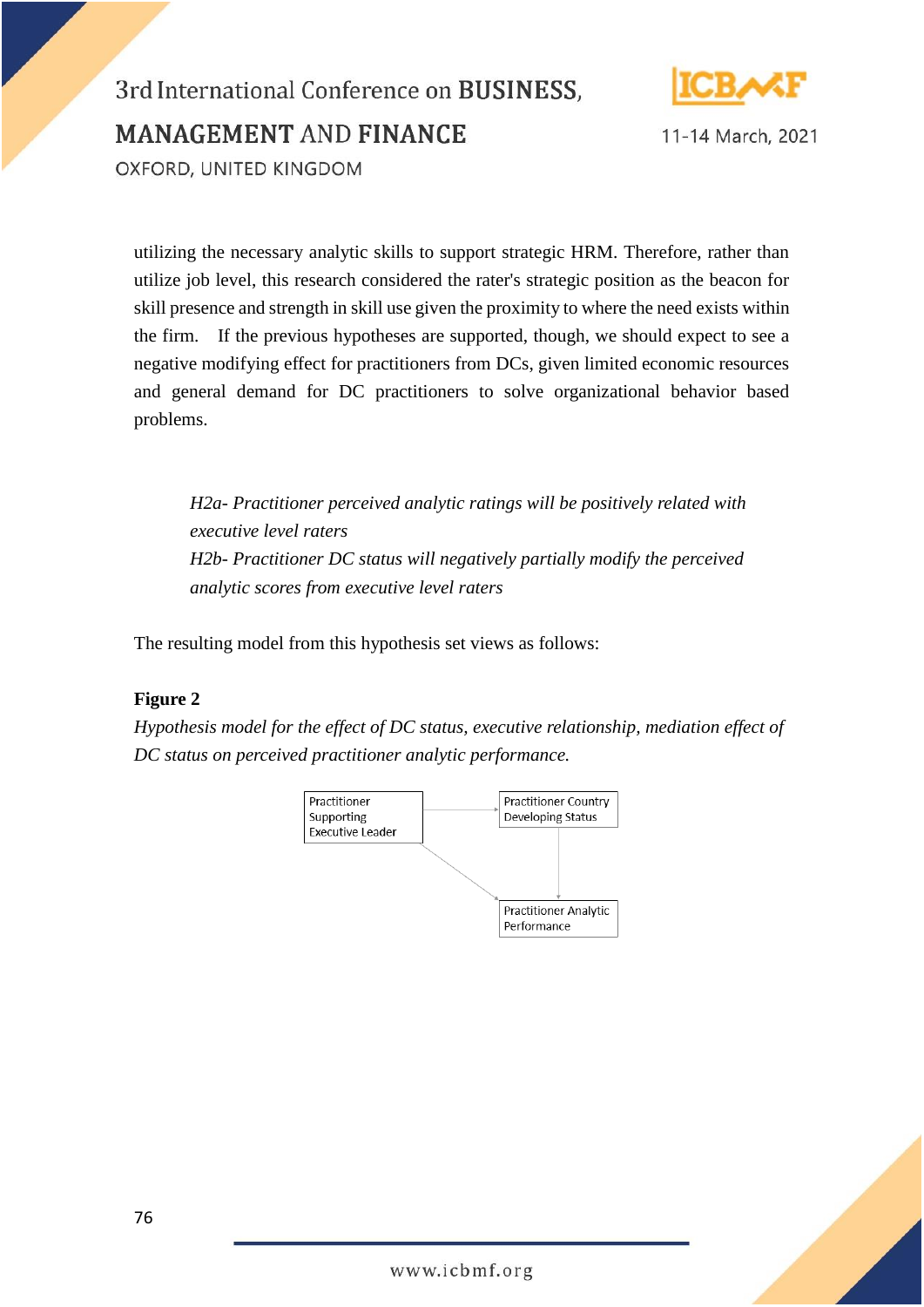

11-14 March, 2021

#### **Methods**

This research borrows from the dataset of the Human Resource Competency Study (HRCS) to perform this analysis. The HRCS was the most suitable to meet the needs of this research to spans the different nations (developed, developing). Despite the robust nature of the HRCS study the results have not been analyzed for the impact of country on analytic competency results. The HRCS also is a desirable dataset because the format provides insight from within HR and executive stakeholders of which the 360 rater format is well suited to accomplish. According to Kryscynski et al. (2017), this is the largest single database of the global HR professional and associate competency ratings. The reputation, longitude, and broad use of the survey speaks to its acceptance and validity (Kryscynski et al., 2017; Ulrich et al., 2015). The HRCS is conducted as a 360 survey, meaning participants rate themselves as well as those familiar with their performance above (superior), beside (colleagues), below (reporting employees), as well as customers (non-HR associates and other individuals). As such, these scores and the results are the perceived skills from the practitioner's raters in their respective roles. The available sample size at the time of the study from the HRCS included 31,868 respondents, of which 3,964 were HR practitioners that rated themselves and 27,904 who then rated those individuals. As spoken to previous studies that have utilized the dataset, the dataset's limitations include the inability to track response rates and the potential for response bias toward highly motivated and successful HR professionals (Kryscynski et al., 2017). Despite this limitation, this being a comparative analysis, and the potential bias being universal to all participants, relativity would not be impacted. Additionally, the robust sample size provides increased statistical power (Fraley & Vazire, 2014).

The overall survey was 123 items, 5-point Likert scale. However, for this analysis, the analytics subset of questions was utilized. According to Kryscynski et al. (2017), the analytics question set has conceptual overlap with the LAMP framework. The LAMP framework addressed broadly analytic skills across the Boudreau and Ramstad's (2007) defined categories of: 1) Logic - ensuring a clear causal logic connecting measures and relevant business outcomes, 2) Analytics - engaging analysis that clearly tests relationships between measures and outcomes, 3) Measures - identifying the right data and ensuring high‐ quality data, and 4) Process - ensuring a process for incorporating the insights from rigorous analytics into business decision making (Boudreau & Ramstad, 2007). The LAMP framework is intended to drive decision science from the HR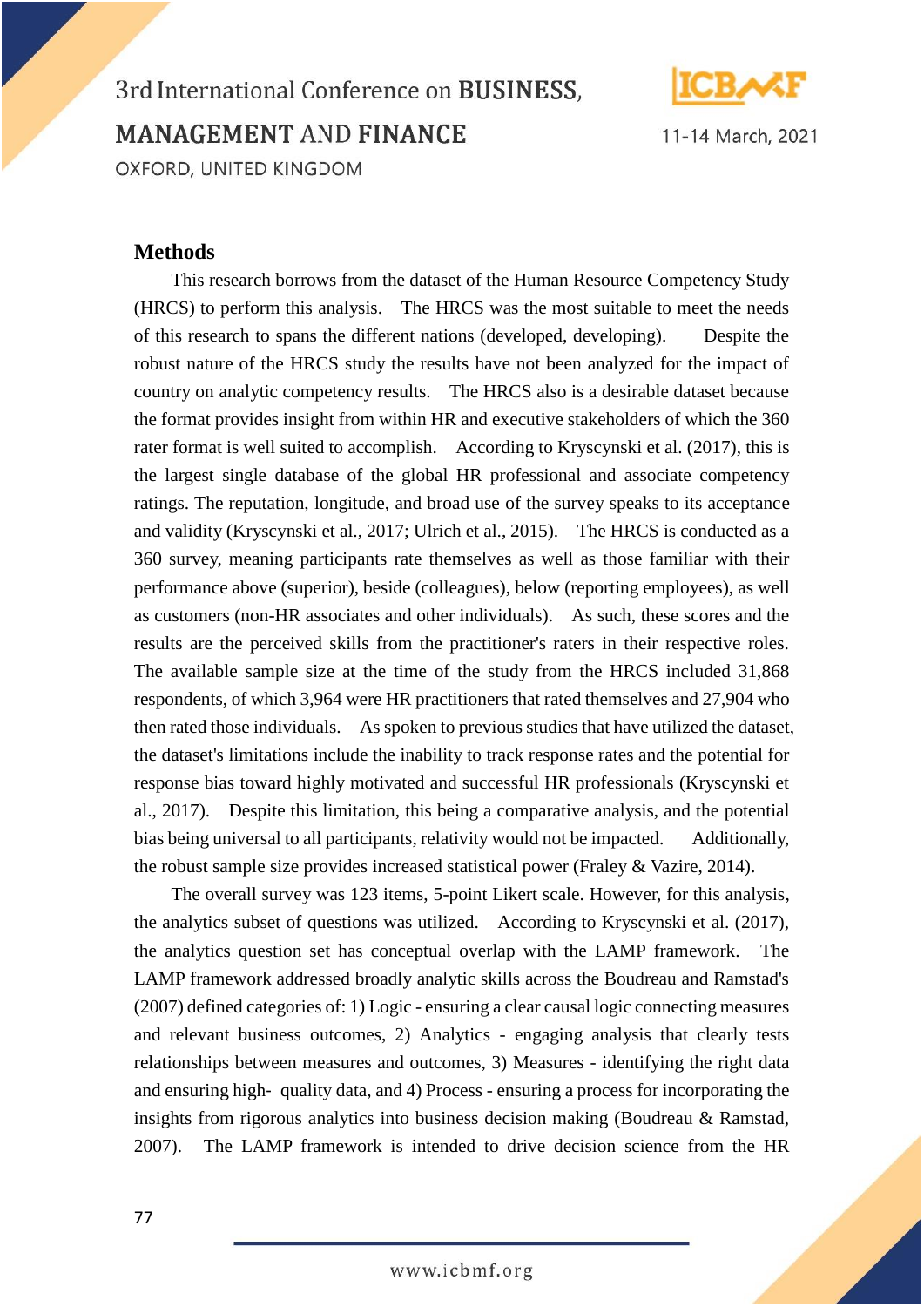

11-14 March, 2021

3rd International Conference on BUSINESS, **MANAGEMENT AND FINANCE** OXFORD, UNITED KINGDOM

organization, and their work follows a consistent modeling progression of analytics toward informing and prescribing business decisions, as found in Eubanks (2019), Lunsford and Phillips (2018), and Soundararajan and Singh (2016). Research supports LAMP's value within the HR organization from a strategic perspective; those who utilize elements of the framework play a stronger strategic role within the firm (Lawler & Boudreau, 2015). In addition to the analytic question set, demographic and control variable data was also acquired from the survey. The rater category (HR associate, non-HR associate, other, self, superior, and subordinate), country, nature of the firm (nongovernment organization, privately owned for-profit, publicly-traded for-profit, college or university, government organization, other non-profit organization, and public-private partnership), business type (stand-alone, business unit of a larger multi-unit company, independent operating company that is a wholly-owned subsidiary of a larger company, joint venture), rater business function (e.g., HR, Engineering, Marketing, Operations, etc.), rater level (entry, executive, management, non-supervisory employee, other, supervisor, top executive), education, and sex.

Kryscynski et al. (2017) identified this final question set from the HRCS for analytic competency through several robustness checks, including assessments for covariance between analytical ability and one's general abilities. Krycsynski et al. (2017) conducted exploratory (EFA) and confirmatory (CFA) factor analyses to aggregate the full dataset into three latent factors – analytic ability, general business skills, and personal credibility, of which general business skills and personal credibility questions were not used for this analysis. Krycsynski et al. (2017) also utilized aggressive factor cutoffs of 0.80 with a cross-loading maximum of 0.40 to maximize the discriminant validity of the factors. The final question set had a Chronbach's alpha of .94, suggestive of robust internal reliability in Kryscynski et al.'s (2017) analysis. Their analysis concluded a strong fit for assessing analytic competency, and as such, the same instrument set was utilized for this study.

The questions utilized from HRCS were formulated as follows:

- 1) Translates data into useful insights for the [Organization's name]
- 2) Identifies [Organization's name] problems that can be solved with data
- 3) Uses data to influence decision making in [Organization's name]
- 4) Effectively uses HR analytics to create value for [Organization's name]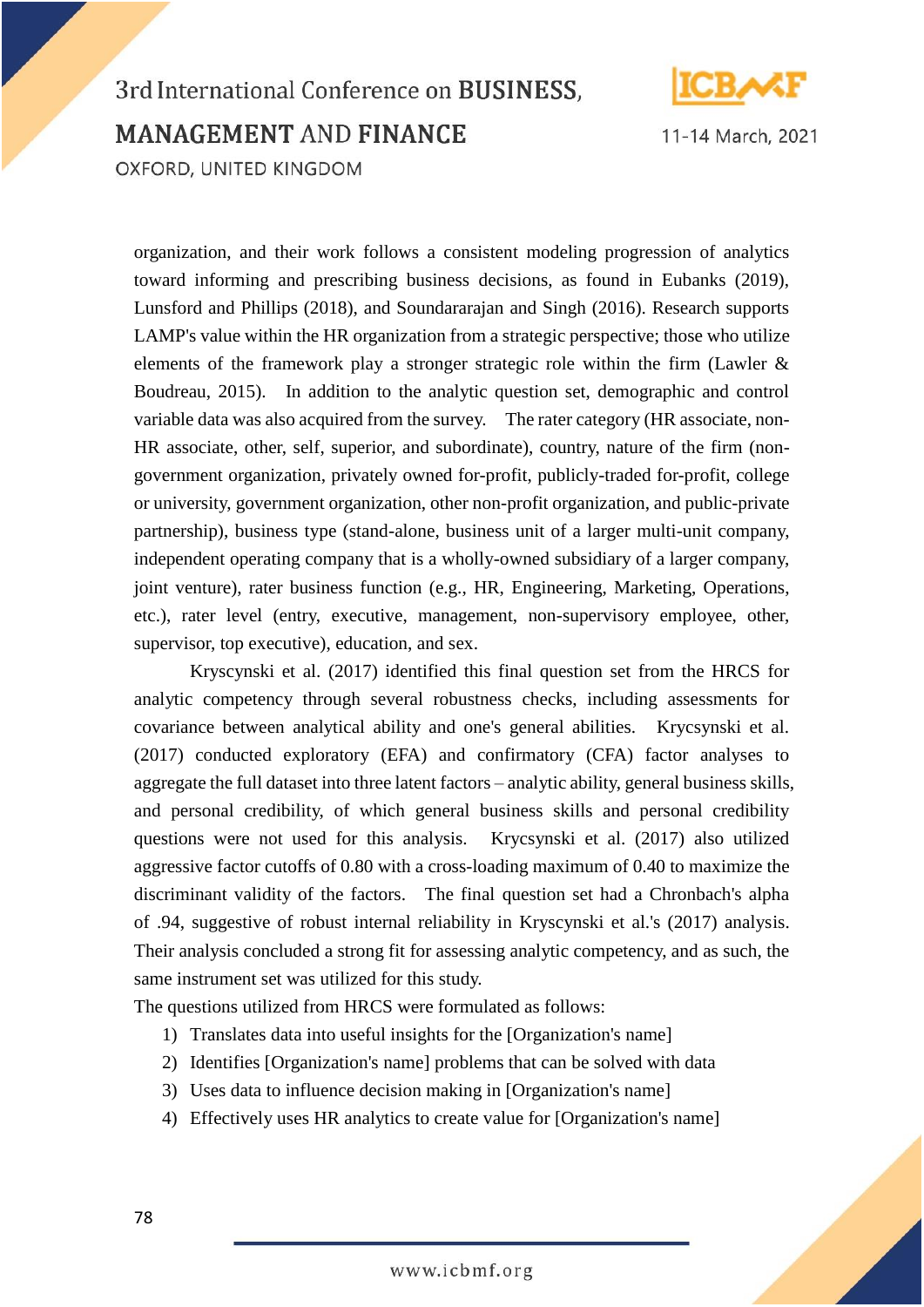# 3rd International Conference on BUSINESS, **MANAGEMENT AND FINANCE**



11-14 March, 2021

OXFORD, UNITED KINGDOM

- 5) Identifies important questions about the organization that can be answered with data
- 6) Accurately interprets statistics

Country data from the survey was taken and then coded based on the World Economic Situation and Prospects (WESP) published by the United Nations (UN, 2019). This report classifies countries into three broad categories: developed economies, economies in transition, and developing economies, representing basic economic country conditions. The report has also identified least developed (LDC), which were also incorporated into the coding of the countries in this analysis. LDC was added to control for the classification's potential impact since these countries demonstrated more vulnerability or were extensively remote or small in size. Also, the 2018 GNI per capita for the country data was captured from The World Bank's most recent data file (The World Bank, 2020). The results on the survey utilized for this analysis, for the country of practitioner origin, was completed by the assessor, not the participant. The developing status was coded as follows: least developed  $-1$ , developing  $-2$ , transition  $-3$ , developed  $-4$ .

Baron and Kenny (1986) moderator methodology was employed to test the moderation within the model. Each model was measured independently for significance and then combined to discern the interactive effects. The expectation is both rater level (practitioner supporting executive leaders) and the country developing status will impact the DV perceived 360 analytic scores by the rater. Additionally, the interaction of being in a developing status will negatively moderate perceived analytical scores for practitioners who receive executive 360 scores. The Hayes PROCESS v. 3.4 macro tool for SPSS was used to generate the results of the interaction analysis.

#### **Results**

As part of robust checks the 6 question scale for analytic skills was assessed in SPSS for internal validity and the Cronbach's Alpha was .938. This score was considered high and consistent with Kryscynski et al.'s (2017) Cronbach's Alpha of .94. The means, standard deviations, and correlations are provided in the first table.

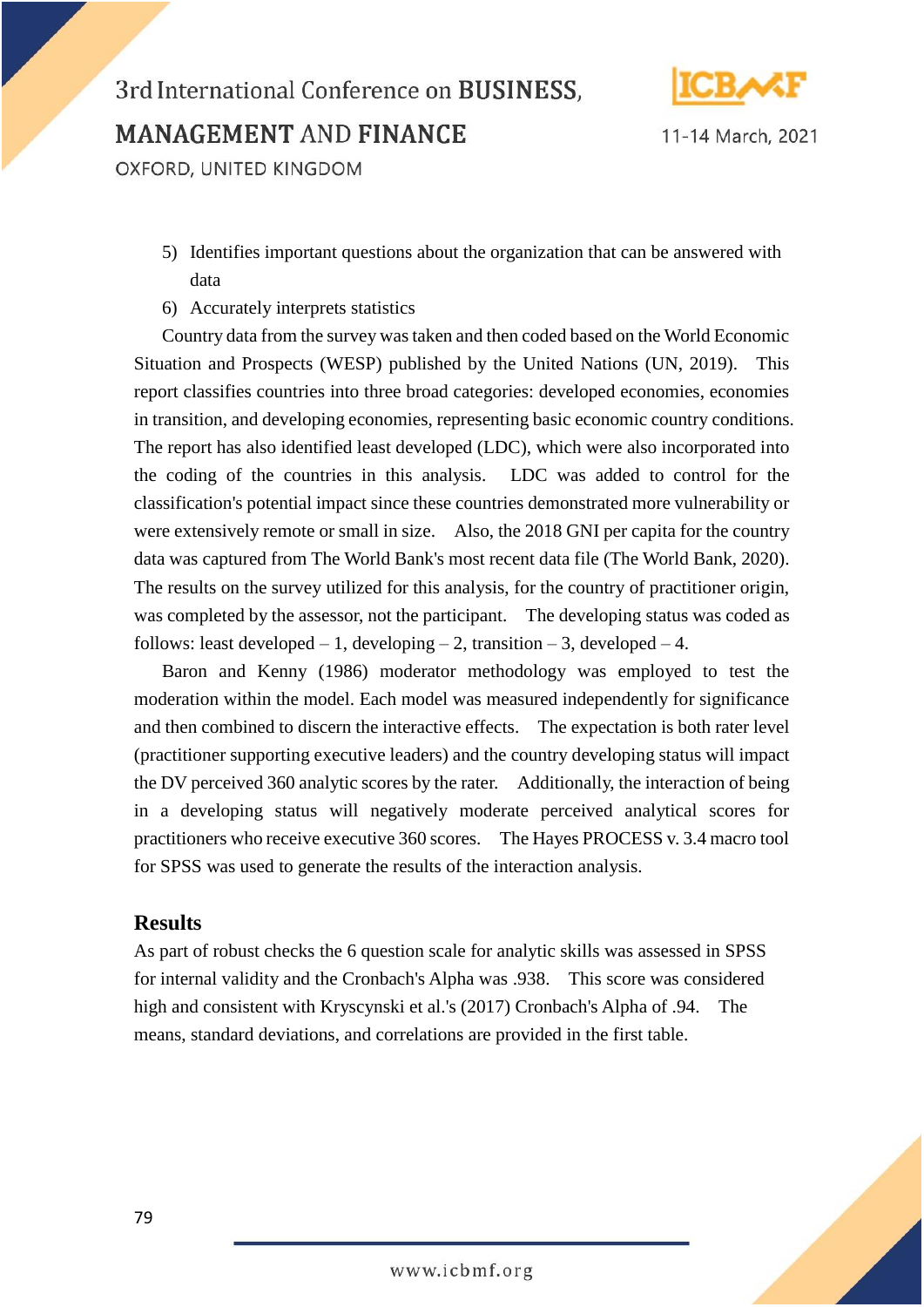

**MANAGEMENT AND FINANCE** 

11-14 March, 2021

OXFORD, UNITED KINGDOM

#### **Table 1**

*Means, standard deviations, and correlations*

| Variable                    | n     | М        | SD      |           |           | э         |          |          | 6        |           | 8         |           | 10                       | 11      | 12       | 13       | 14        | 15       | 16       |
|-----------------------------|-------|----------|---------|-----------|-----------|-----------|----------|----------|----------|-----------|-----------|-----------|--------------------------|---------|----------|----------|-----------|----------|----------|
| 1. Rater Category           | 31868 | 3.19     | 1.83    |           | .01       | $.06**$   | $04**$   | .02      | $-.05**$ | $-12**$   | $.03**$   | .01       | $.04**$                  | .00     | 01       | .01      | $-.01$    | $-.02*$  | .01      |
| 2. Region                   | 31737 | 3.14     | 2.12    | .01       | $\sim$    | $.14**$   | $-05**$  | $.13***$ | $-14**$  | $-0.06**$ | .00       | $-.05***$ | $-.01$                   | $.02*$  | $.06***$ | $.05***$ | $.03**$   | 0.01     | $.04**$  |
| 3. Country Developing Statu | 31444 | 2.79     | 1.03    | $.06**$   | $.14**$   |           | $.58**$  | $.16***$ | $-31**$  | $-05**$   | $-07**$   | $-.12**$  | $-.01$                   | $-06**$ | $-.02*$  | $-.02*$  | $-07**$   | $-08**$  | $-03**$  |
| 4. GNI                      | 30669 | 37914.06 | 24698.5 | $.04***$  | $-.05***$ | $.58**$   |          | $.11***$ | $-.21**$ | $-.01$    | $-0.05**$ | $-.08**$  | $.05**$                  | $-03**$ | .02      | .01      | $-0.04**$ | $-05***$ | .00      |
| 5. Organization Nature      | 28748 | 2.96     | 1.2     | .02       | $.13***$  | $.16***$  | $.11***$ |          | $-18**$  | $-0.06**$ | $-05**$   | $-06***$  | $.07**$                  | .02     | $.03***$ | $.03**$  | .00       | .00.     | $.02*$   |
| 6. Organization Type        | 28652 | 2.03     | 0.94    | $-.05***$ | $-14**$   | $-31**$   | $-21**$  | $-18**$  | ٠        | $.07**$   | $.02*$    | $.11*$    | $-.01$                   | $.04**$ | $.03**$  | $.04**$  | $.05**$   | $.06***$ | $.05***$ |
| 7. Rater Function           | 16384 | 8.55     | 3.03    | $-12**$   | $-06**$   | $-0.05**$ | $-.01$   | $-06**$  | $.07**$  |           | $-0.04**$ | .02       | $-16***$                 | .01     | .01      | .00      | .00.      | .01      | .01      |
| 8. Rater Level              | 18264 | 3.53     | 1.4     | $.03***$  | .00       | $-07**$   | $-05**$  | $-.05**$ | $.02*$   | $-0.04**$ |           | $-03**$   | $.05**$                  | $.04**$ | $.04**$  | $.05***$ | $.05**$   | $.06***$ | $.04**$  |
| 9. Education                | 17569 | 6.42     | 1.52    | .01       | $-05**$   | $-12**$   | $-08**$  | $-06**$  | $.11**$  | .02       | $-03**$   |           | $-.04**$                 | .00     | .00      | $-.02$   | $-.02*$   | $-03**$  | $-.01$   |
| 10. Sex                     | 18294 | 1.54     | 0.5     | $.04**$   | $-.01$    | $-.01$    | $.05***$ | $.07**$  | $-.01$   | $-16**$   | $.05**$   | $-.04***$ | $\overline{\phantom{a}}$ | $.03**$ | $.02*$   | $.03**$  | $.02*$    | $.04**$  | $.04**$  |
| 11. Question 1              | 28540 | 4.03     | 0.73    | .00       | $.02*$    | $-06**$   | $-03**$  | .02      | $.04**$  | .01       | $.04**$   | .00       | $.03**$                  |         | $.74**$  | $.72**$  | $.72**$   | $.68**$  | $.62**$  |
| 12. Question 2              | 28173 | 4.06     | 0.75    | .01       | $.06**$   | $-.02*$   | .02      | $.03**$  | $.03**$  | .01       | $.04**$   | .00       | $.02*$                   | $.74**$ |          | $.82**$  | $.76***$  | $.70**$  | $.64***$ |
| 13. Question 3              | 28108 | 4.02     | 0.77    | .01       | $.05***$  | $-.02*$   | .01      | $.03**$  | $.04**$  | .00       | $.05**$   | $-0.02$   | $.03**$                  | $.72**$ | $.82**$  |          | $.79**$   | $.73**$  | $.66***$ |
| 14. Question 4              | 26914 | 3.92     | 0.79    | $-.01$    | $.03**$   | $-07**$   | $-04**$  | .00.     | $.08**$  | .00       | $.05**$   | $-.02*$   | $.02*$                   | $.72**$ | $.76***$ | $.79**$  |           | $.75***$ | $.66***$ |
| 15. Question 5              | 27459 | 3.96     | 0.82    | $-.02*$   | .01       | $-0.08**$ | $-05**$  | .00.     | $.06**$  | .01       | $.06**$   | $-03**$   | $.04**$                  | $.68**$ | $.70**$  | $.73**$  | $.75***$  |          | $.67**$  |
| 16. Question 6              | 27908 | 4.03     | 0.74    | .01       | $.04**$   | $.03**$   | .00      | $.02*$   | $.05***$ | .01       | $.04**$   | $-.01$    | $.04**$                  | $.62**$ | $.64***$ | $.66***$ | $.66***$  | $.67**$  |          |

Then, because of the value in understanding the difference in perceived analytic skill score means across different countries and regions, the means are providing in Table 2. This table presents the countries by their defined region as prescribed in the World Bank data set. Regions that present with the high scores include those with a higher propensity of least developed and developing countries are Sub-Saharan Africa and the Middle East and North Africa. This will become more evident in the regression models.

www.icbmf.org

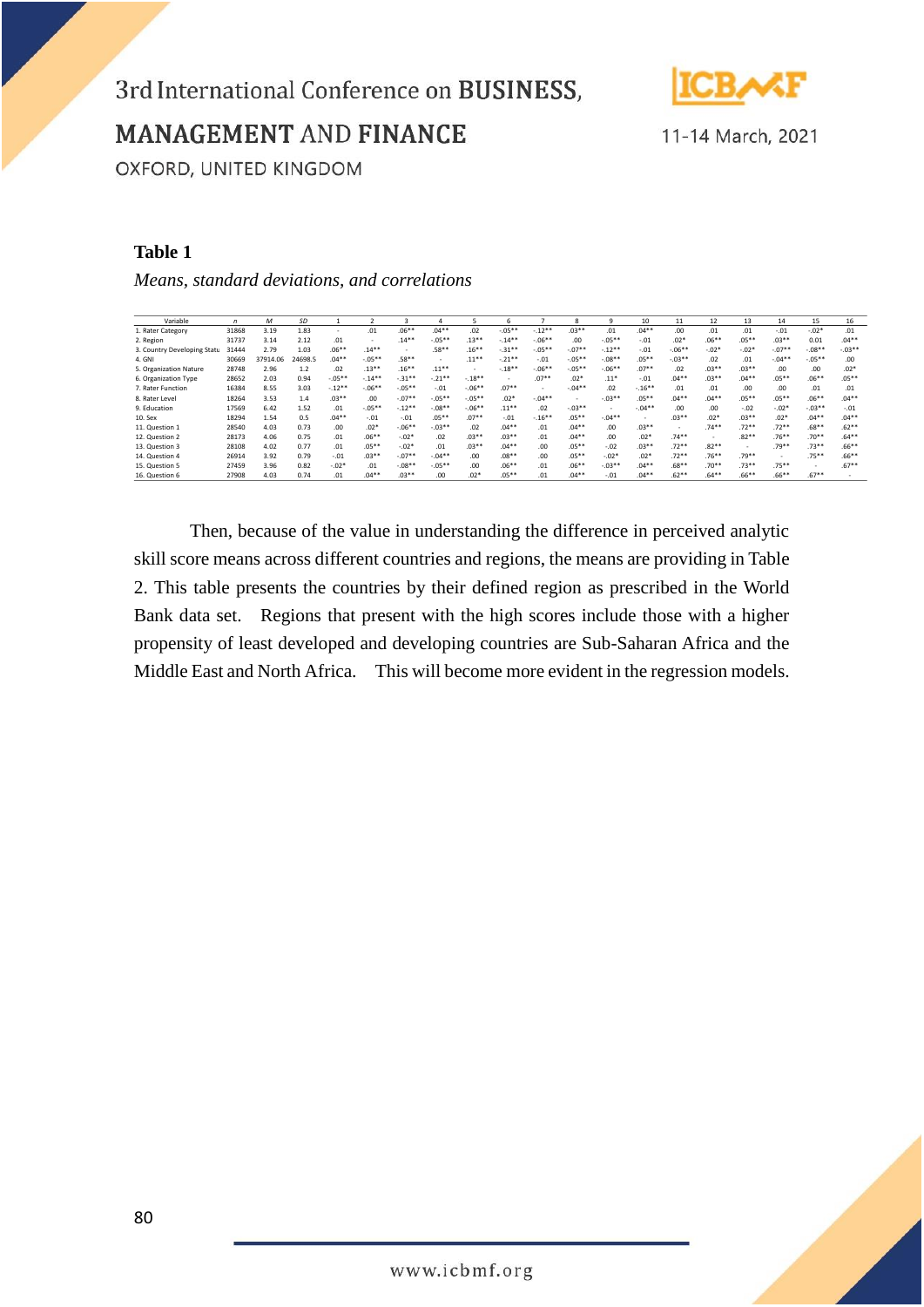

**MANAGEMENT AND FINANCE** 

11-14 March, 2021

OXFORD, UNITED KINGDOM

#### **Table 2**

*Mean scores by country and region*

| <b>Country and</b>          |      |                 |      |                           |                     |                | <b>Aggregate</b> |
|-----------------------------|------|-----------------|------|---------------------------|---------------------|----------------|------------------|
| <b>Region</b>               | Q1   | $\overline{Q2}$ | Q3   | $\overline{\mathbf{Q}}$ 4 | $\overline{\bf Q5}$ | Q <sub>6</sub> | <b>Average</b>   |
| East Asia &                 |      |                 |      |                           |                     |                |                  |
| <b>Pacific</b>              |      |                 |      |                           |                     |                | 23.57            |
| Asia                        | 3.96 | 3.88            | 3.83 | 3.82                      | 3.84                | 3.93           | 23.25            |
| Australia                   | 4.00 | 4.03            | 4.00 | 4.02                      | 3.89                | 3.95           | 23.90            |
| China                       | 4.09 | 4.01            | 3.98 | 4.04                      | 3.95                | 4.06           | 24.13            |
| HongKong                    | 4.07 | 4.05            | 4.01 | 4.03                      | 3.97                | 4.00           | 24.13            |
| Japan                       | 3.69 | 3.68            | 3.65 | 3.63                      | 3.54                | 3.52           | 21.71            |
| NewZealand                  | 4.00 | 4.00            | 3.93 | 4.25                      | 3.86                | 3.83           | 23.87            |
| Singapore                   | 3.97 | 4.01            | 3.95 | 3.94                      | 3.84                | 3.87           | 23.56            |
| Vietnam                     | 3.98 | 4.00            | 4.07 | 4.10                      | 3.85                | 4.03           | 24.03            |
| <b>Europe &amp; Central</b> |      |                 |      |                           |                     |                |                  |
| Asia                        |      |                 |      |                           |                     |                | 23.96            |
| Cyprus                      | 3.91 | 4.09            | 3.94 | 3.97                      | 3.94                | 3.93           | 23.78            |
| Denmark                     | 3.78 | 3.78            | 3.44 | 3.63                      | 3.22                | 3.33           | 21.18            |
| Europe                      | 3.93 | 3.95            | 3.90 | 3.93                      | 3.75                | 3.85           | 23.31            |
| France                      | 3.90 | 3.99            | 3.95 | 3.98                      | 3.84                | 3.89           | 23.55            |
| Greece                      | 4.01 | 4.05            | 3.96 | 3.93                      | 3.90                | 3.99           | 23.84            |
| Italy                       | 4.20 | 4.25            | 4.05 | 4.11                      | 4.05                | 4.10           | 24.75            |
| Latvia                      | 3.98 | 3.95            | 3.94 | 4.01                      | 3.82                | 3.81           | 23.52            |
| Macedonia                   | 4.46 | 4.42            | 4.46 | 4.23                      | 4.42                | 4.43           | 26.42            |
| Norway                      | 3.76 | 3.72            | 3.69 | 3.74                      | 3.46                | 3.65           | 22.01            |
| Romania                     | 4.31 | 3.97            | 4.10 | 4.19                      | 4.14                | 4.25           | 24.96            |
| Serbia                      | 4.22 | 4.16            | 4.23 | 4.15                      | 4.08                | 4.19           | 25.04            |
| Switzerland                 | 4.23 | 4.12            | 4.23 | 4.03                      | 4.07                | 4.11           | 24.79            |
| Turkey                      | 4.10 | 4.12            | 4.11 | 4.15                      | 4.07                | 4.10           | 24.65            |
| UK                          | 4.03 | 4.07            | 4.04 | 4.06                      | 3.86                | 3.87           | 23.91            |
| Ukraine                     | 3.94 | 3.95            | 3.94 | 3.98                      | 3.88                | 3.94           | 23.63            |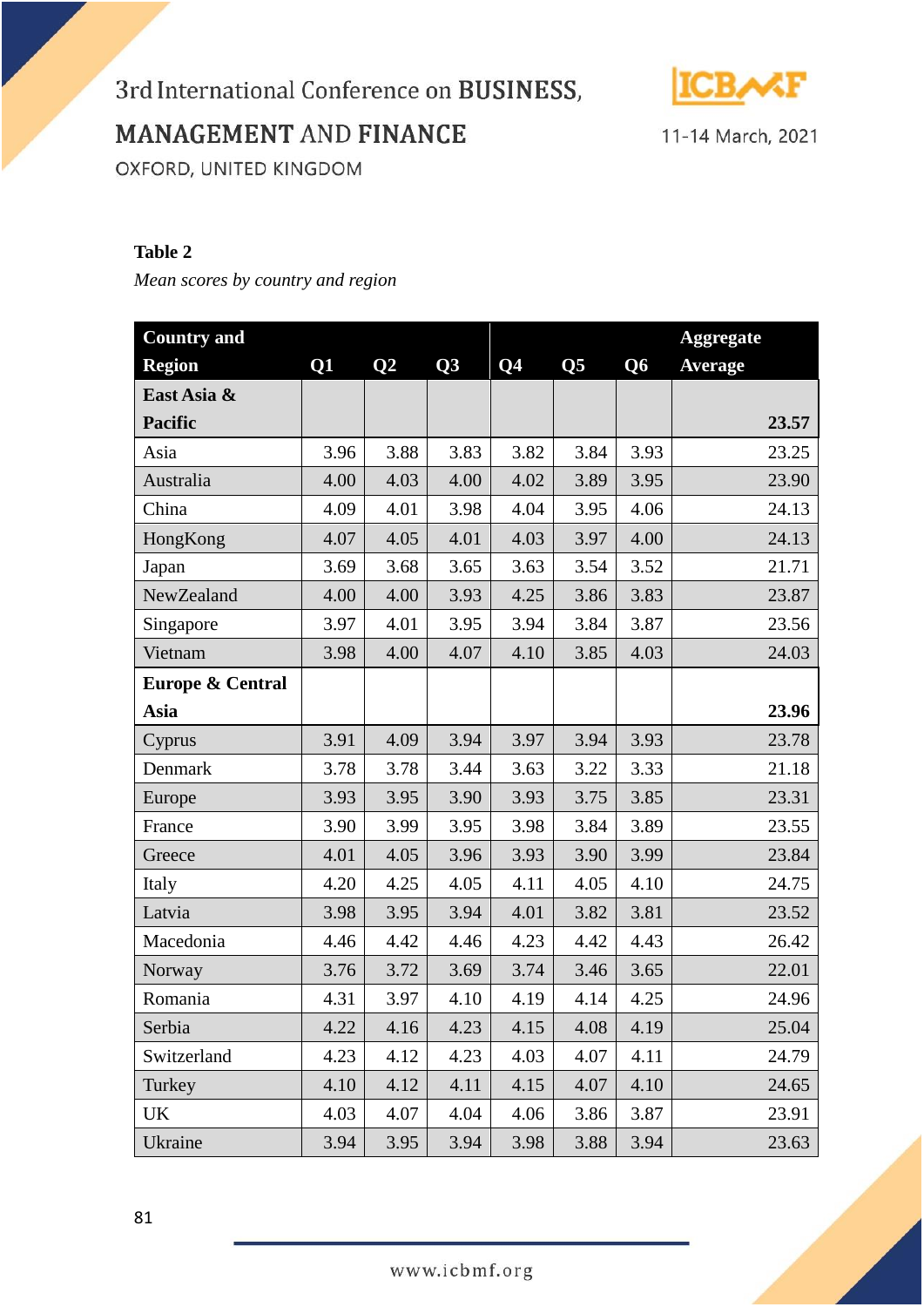

### **MANAGEMENT AND FINANCE**

11-14 March, 2021

OXFORD, UNITED KINGDOM

| Latin America &      |      |      |      |      |      |      |       |
|----------------------|------|------|------|------|------|------|-------|
| <b>Caribbean</b>     |      |      |      |      |      |      | 23.61 |
| Argentina            | 4.06 | 4.06 | 4.03 | 4.10 | 3.96 | 4.03 | 24.22 |
| Bolivia              | 3.86 | 3.94 | 3.89 | 3.92 | 3.84 | 3.86 | 23.31 |
| <b>Brazil</b>        | 3.93 | 3.98 | 3.92 | 3.74 | 3.85 | 3.88 | 23.30 |
| Middle East &        |      |      |      |      |      |      |       |
| <b>North Africa</b>  |      |      |      |      |      |      | 24.68 |
| <b>Israel</b>        | 4.16 | 4.20 | 4.24 | 3.79 | 3.98 | 4.36 | 24.72 |
| MidEast              | 4.16 | 4.15 | 4.08 | 4.08 | 4.08 | 4.08 | 24.63 |
| <b>North America</b> |      |      |      |      |      |      | 24.46 |
| Canada               | 4.05 | 4.14 | 4.11 | 4.10 | 3.93 | 4.00 | 24.33 |
| <b>USA</b>           | 4.11 | 4.15 | 4.11 | 4.14 | 4.02 | 4.05 | 24.59 |
| <b>South Asia</b>    |      |      |      |      |      |      | 23.85 |
| Bangladesh           | 4.07 | 4.11 | 4.05 | 4.00 | 4.06 | 4.05 | 24.34 |
| India                | 4.14 | 4.11 | 4.10 | 4.03 | 3.98 | 4.03 | 24.38 |
| Pakistan             | 3.84 | 3.84 | 3.77 | 3.83 | 3.75 | 3.79 | 22.82 |
| Sub-Saharan          |      |      |      |      |      |      |       |
| Africa               |      |      |      |      |      |      | 24.26 |
| Nigeria              | 4.13 | 4.14 | 4.16 | 4.09 | 4.05 | 4.11 | 24.67 |
| SouthAfrica          | 4.00 | 4.01 | 4.00 | 4.03 | 3.91 | 3.92 | 23.86 |

Then, to test the hypotheses the regression models were processed in SPSS and those results are presented in Table 3. The models are presented as follows: the first model included only controls; the second model tested for rater level (e.g. individual contributor, management, executive, etc.); the third model incorporated the other independent variable country developing status, and the final model incorporated all variables. The complete model had an adjusted R of .008.

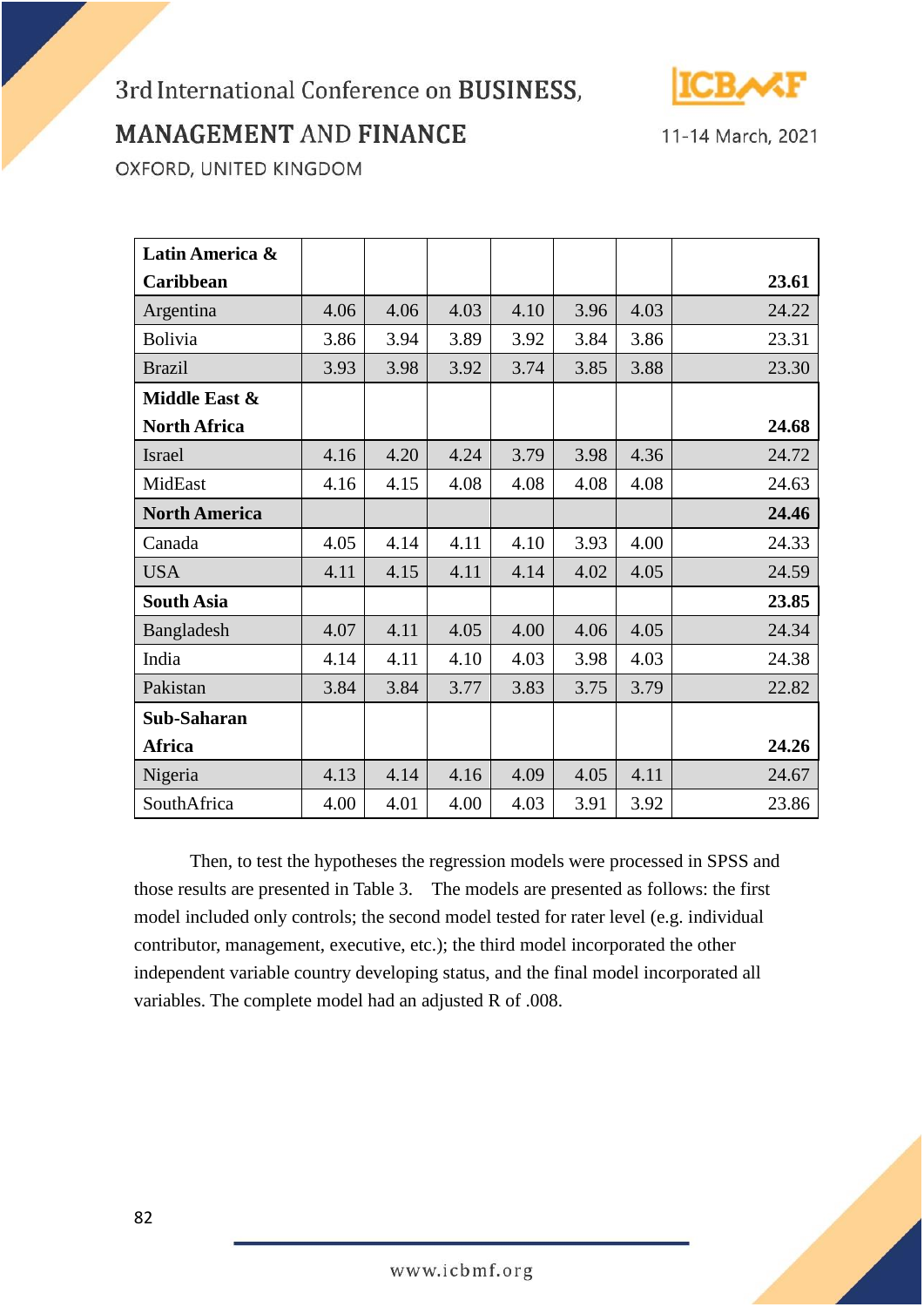**MANAGEMENT AND FINANCE** 



11-14 March, 2021

OXFORD, UNITED KINGDOM

#### **Table 3**

*Regression Models for analyzing the dependent variable with controls, controls plus rater level (executive vs. not), country status, and with all variables*

| <b>Results of Regression Analysis</b> |                    |                |             |                |             |  |  |  |
|---------------------------------------|--------------------|----------------|-------------|----------------|-------------|--|--|--|
| <b>Hypothesis</b>                     | <b>Variable</b>    | <b>Model 1</b> | Model 2     | <b>Model 3</b> | Model 4     |  |  |  |
|                                       | Organization       | $**0.02$       |             | $**0.03$       |             |  |  |  |
|                                       | Nature             |                | $**0.02$    |                | $**0.03$    |  |  |  |
|                                       | Organization       | $***0.05$      |             | $***0.04$      |             |  |  |  |
|                                       | Type               |                | $***0.05$   |                | $***0.04$   |  |  |  |
|                                       | Raters Years of    | $**-0.03$      |             | $* -0.02$      |             |  |  |  |
|                                       | Experience         |                | $* -0.02$   |                | $* -0.02$   |  |  |  |
|                                       | Education          | $* -0.02$      | $* -0.02$   | $* -0.03$      | $* -0.02$   |  |  |  |
|                                       | <b>Rater Sex</b>   | $*0.02$        | 0.02        | $*0.02$        | 0.02        |  |  |  |
| $\overline{2}$                        | <b>Rater Level</b> |                | $***-0.05$  |                | $***-0.05$  |  |  |  |
|                                       | Country            |                |             | $***-0.04$     |             |  |  |  |
|                                       | Developing         |                |             |                |             |  |  |  |
| $\mathbf{1}$                          | <b>Status</b>      |                |             |                | $***-0.03$  |  |  |  |
|                                       | <b>Adjusted R</b>  | 0.004          | 0.006       | 0.005          | 0.008       |  |  |  |
|                                       | ${\bf F}$          | $***9.344$     | $***12.534$ | $***10.163$    | ***12.379   |  |  |  |
|                                       |                    | 5,             |             |                |             |  |  |  |
|                                       | df                 | 11017          | 11016<br>1, | 11016<br>1,    | 11016<br>1, |  |  |  |
|                                       | The coefficients   |                |             |                |             |  |  |  |
|                                       | are standardized   |                |             |                |             |  |  |  |
|                                       | $*$ p≤.05          |                |             |                |             |  |  |  |
|                                       | **p $\leq$ .01     |                |             |                |             |  |  |  |
|                                       | ***p $\leq$ .001   |                |             |                |             |  |  |  |

In addition to demonstrating the model with the regression, the interaction between country developing status and executive level dummy variable was ran in PROCESS as prescribed in Hayes (2013). The results of that interaction was a coefficient of .007 and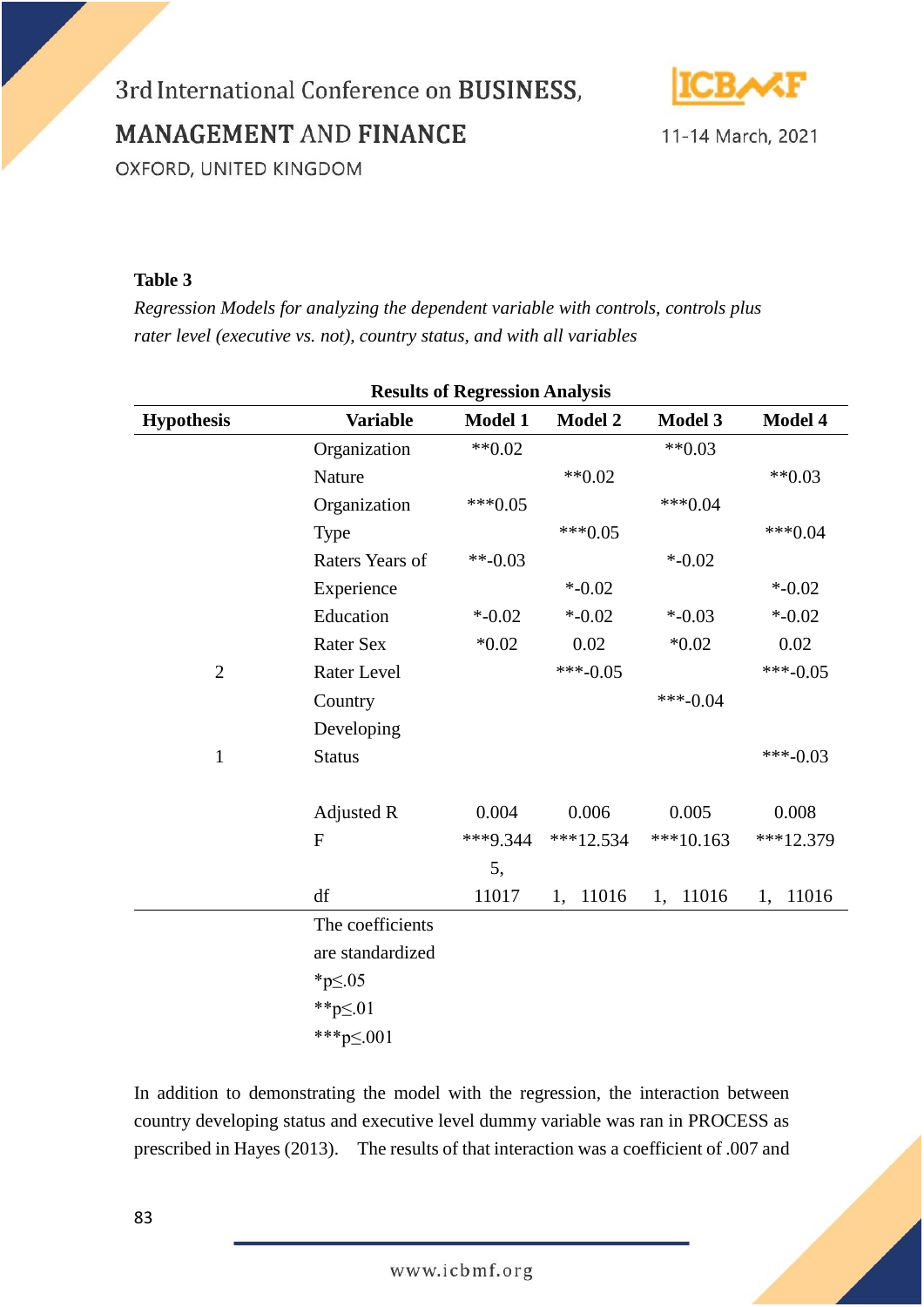

11-14 March, 2021

significant at the p≤.05 level. The results indicate that Hypothesis 1 and 2 were not supported because the relationship was in the inverse direction. Practitioners from developing countries have higher perceived analytic skills than those from developed countries. The hypothesis that the relationship between strategic level raters, in this case, executives, was not supported with this analysis. However, the modifying effect of developing country status was supported. In conducting an ANOVA to better understand the difference in rater types better, those in executive and management ranked positions have significantly lower scores than others within the 360. At the same time, those outside the organization reflected the highest perceived analytic scores. These results are provided in Table 4, along with post hoc analysis. This analysis is relative to research recommendations, and further discourse is in the discussion.

#### **Table 4**

*ANOVA with descriptive statistics and Tukey HSD post hoc analysis of rater level on the dependent variable analytic scores.*

| Variable              | <b>SS</b> | df    | MS  | F            | р   |
|-----------------------|-----------|-------|-----|--------------|-----|
| <b>Between Groups</b> | 72.73     | 6     |     | 12.12 27.248 | .00 |
| Within Groups         | 6131      | 13783 | .45 |              |     |
| Total                 | 6203.9    | 13789 |     |              |     |
|                       |           |       |     |              |     |

|                    | Subset for $a = .05$ |      |      |  |  |  |  |
|--------------------|----------------------|------|------|--|--|--|--|
| Variable           | 1                    | 2    | 3    |  |  |  |  |
| Executive          | 3.91                 |      |      |  |  |  |  |
| Top Executive      | 3.94                 |      |      |  |  |  |  |
| Management         | 3.98                 |      |      |  |  |  |  |
| Supervisor         |                      | 4.07 |      |  |  |  |  |
| Non-supervisor     |                      | 4.08 |      |  |  |  |  |
| <b>Entry Level</b> |                      | 4.09 |      |  |  |  |  |
| Other              |                      |      | 4.21 |  |  |  |  |
| Sig.               | .323                 | .999 | 1.00 |  |  |  |  |

*Note.* Means for groups in homogeneous subsets are displayed. Tukey HSD uses

84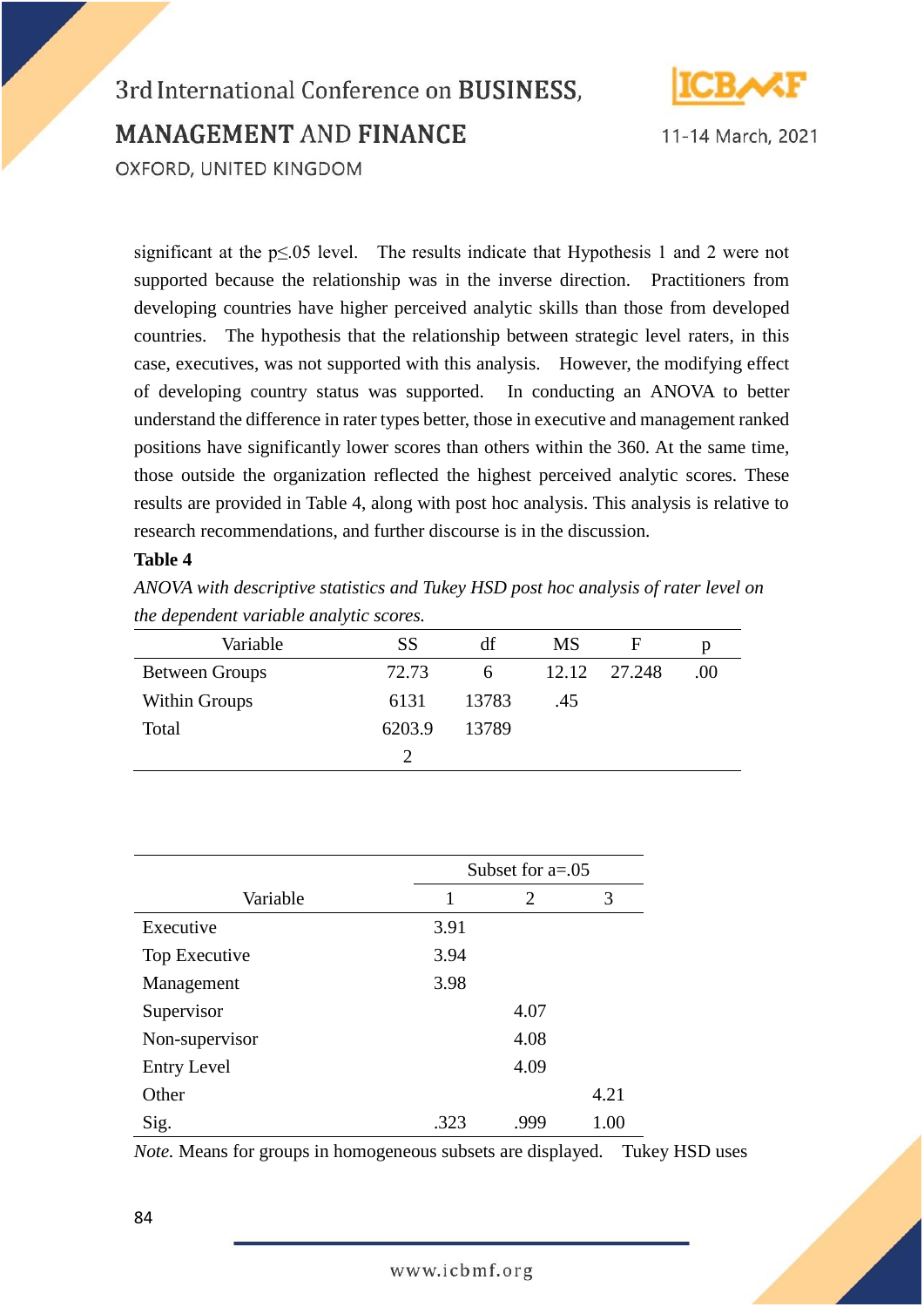

11-14 March, 2021

harmonic mean sample size = 900.706.

#### **Limitations/Delimitations**

The research was bound by the dataset of the HRCS results and the World Bank and UN country datasets. The previously noted limitations in the nature of the study (e.g. sampling method), were previously discussed. The analytics question set, intended to be parsimonious, maybe too simple given the specific analytic skillsets valuable for consideration in a fast-moving world of analytics. Tools are changing rapidly with the growth of artificial intelligence (Eubanks, 2019). Further, in addition to advanced technology, quantitative skills are significant to practitioners' defined gap in specific areas such as workforce planning (Safarishahrbijari, 2018). This research also did not address practitioners by functional role, which researchers have argued HR competencies are role-specific (Yeung, Woolcock, & Sullivan, 1996). Finally, the analysis results indicate that despite significance the model accounts for very little of what contributes to analytic skills ( $R^2 = .008$  of the final model). However, this also signifies that the analytics competency may be as universal as implied in the research by Ulrich and colleagues. As such, it is valuable in and of itself in contributing to the research of the analytic competency being fairly universal in HR, no matter western vs. non-western context.

#### **Discussion**

This research was pursued out of diligence to remove assumptions regarding the analytic skill set in the competency models, especially given the emphasis in the discipline to move forward in analytics and provide assurance that we are addressing all practitioners given the internationalization of the firm. The hypotheses, as such, have a narrow focus on this specific skill set. This is the first area suggested for further research; to consider variance of analytic scores compared to other skills related to conflict resolution and bridging cultural divide by developing status. The depth of the impact may be more significant for those skills and demonstrate more variance than analytic skills. Kryscynski et al. (2017) controlled for general business skills and personal credibility, but not these other skills present in research outside the HRCS that have IB implications on HR practitioner skills (Welch & Welch, 2012; Han et al., 2006).

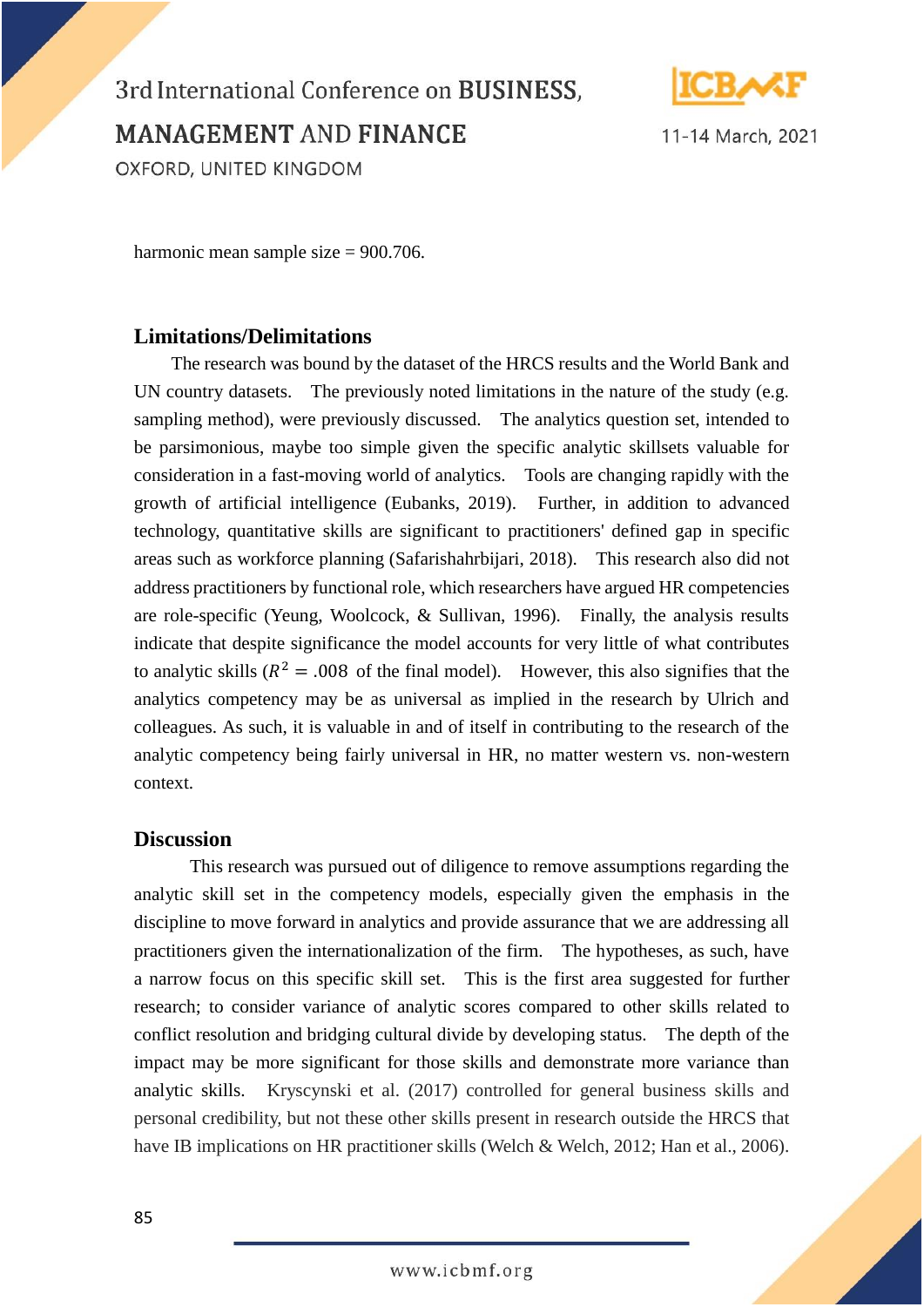

11-14 March, 2021

# 3rd International Conference on BUSINESS, **MANAGEMENT AND FINANCE** OXFORD, UNITED KINGDOM

Second, the lack of results for the relationship to strategic roles should be assessed differently in hindsight. The ANOVA results indicate those in higher levels may grade differently than those in lower-level positions. Bynum et al. (2013) concluded performance ratings from different sources do not conceptualize performance similarly in multisource performance ratings, which these results support. Therefore, it would be important to understand that variance for executives across all competencies and then study the delta (to control this grading difference) between competencies to best understand which competency is present and performance is higher. Subsequently, one would be able to know if the analytics competency is closer to the strategic vest.

The results that are of most interest are the nuances between developed and developing countries; the results being inversely related than was hypothesized. Those from developing countries demonstrating higher perceived analytic skills are an interesting phenomenon and probably of the most value. There were no indications in previous research that such findings would emerge. Additional research of analytical skill development and use in developing countries would be of value to 1) assess the generalizability of these results, but 2) if practitioners in developing countries are presenting with this skill more consistently. Assuming it's the demand skill of the future, understanding what is unique about practitioners in developing countries that may be putting them slightly ahead of the demand curve would be of value. Research regarding potential rationale such as type of HR (outsourced versus internal) did not provide any insights. The subjective nature of perceived scores may be a factor. An aptitude battery that addresses quantitative, technological, and data inference may be more appropriate to understand this particular skill set best.

#### **Conclusion**

The value of analytic competency in HR is a burgeoning topic. This research dove into the HR practitioner's analytical competency to assess the assumptions within previous research. This topic was worth pursuing because the value of IHRM is also growing. The intersection of competency is of interest to ensure literature informs the firm and contributes to understanding when and where practitioner competencies vary. This research is important for future practitioners' training and development to ensure they are provided value within the firm. Surprisingly, the results indicate that those in developing countries have higher perceived analytic scores than those in developed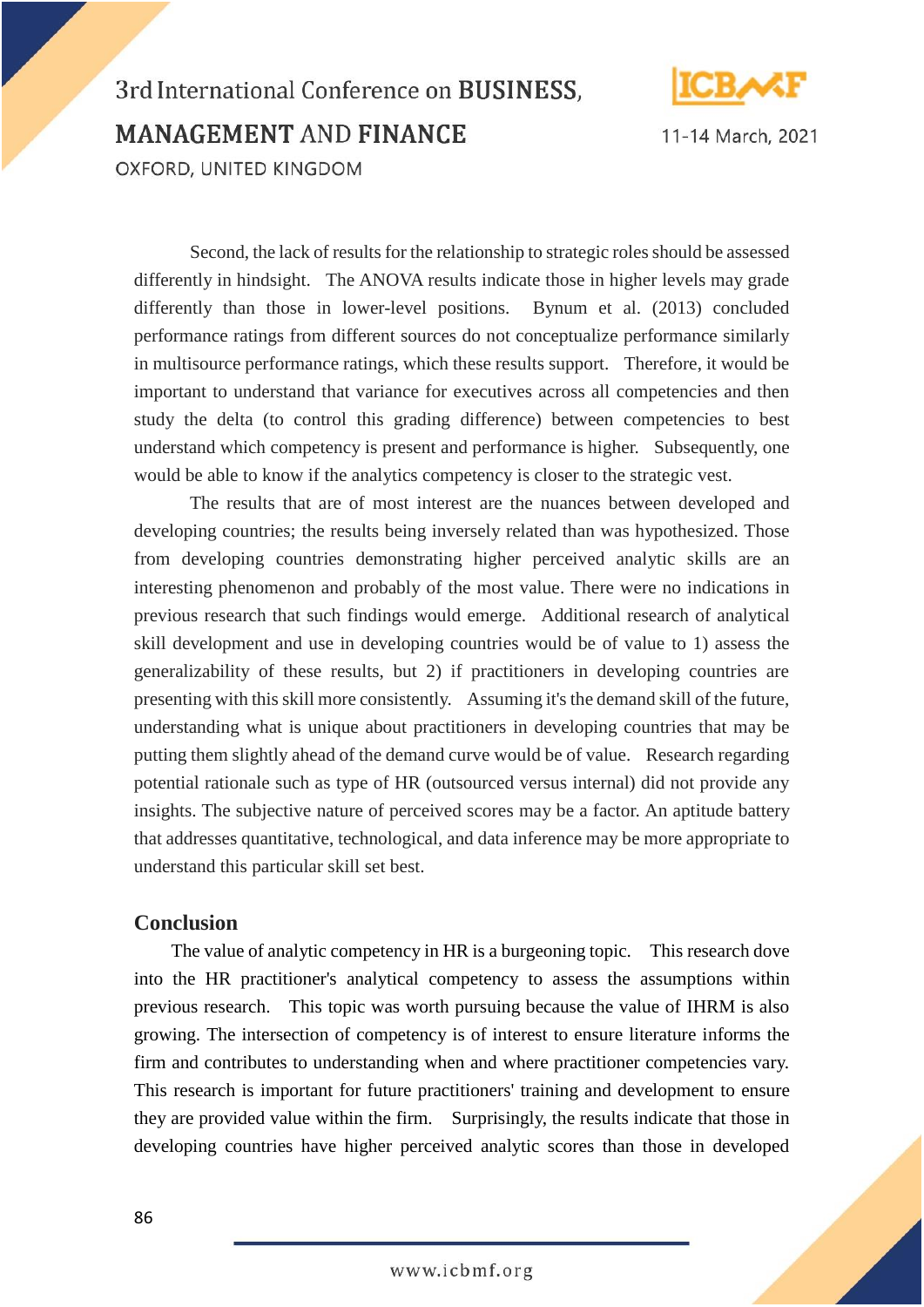

11-14 March, 2021

countries. This research also provided evidence supportive of rater variance in multisource systems when assessing for analytics in HR. Further research is needed to understand the variance between developed/developing countries and empirically assess what indeed drives analytic skill competency as a whole.

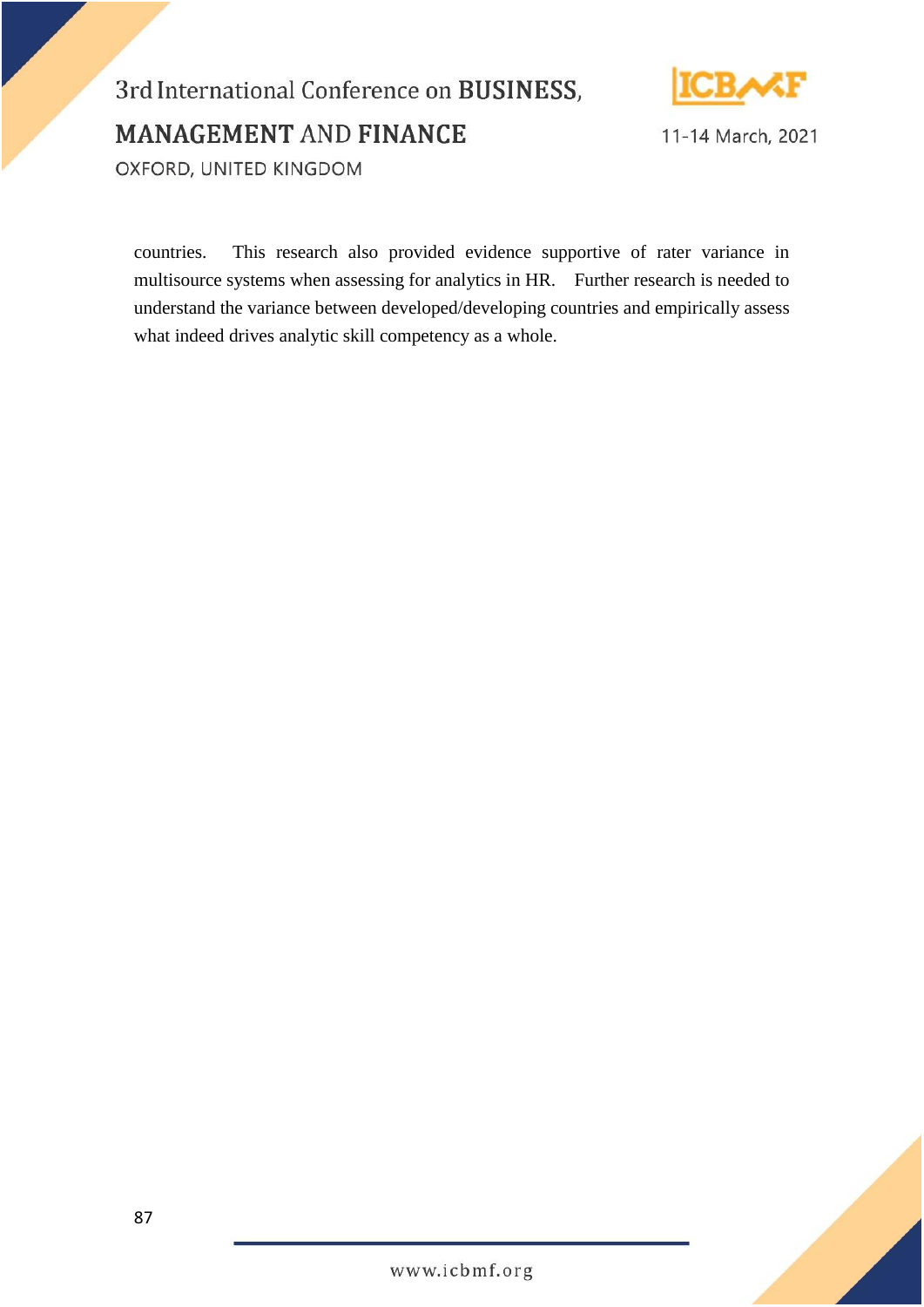

### **MANAGEMENT AND FINANCE**

11-14 March, 2021

OXFORD, UNITED KINGDOM

#### **References**

- Autio, E., Sapienza, H., Almeida, J. (2000). Effects of age at entry, knowledge of intensity, and imitability on international growth. *Academy of Management Journal, 43*(5), 909-924.
- Ayentimi, D.T., Burgess, J., & Brown, K. (2018). HRM development in post-colonial societies: The challenges of advancing HRM practices in Ghana. *International Journal of Cross Cultural Management, 18*(2), 125-147. https://doiorg.portal.lib.fit.edu/10.1177/1470595818765863
- Barney, J. B., & Wright, P. M. (1998). On becoming a strategic partner: The role of human resources in gaining competitive advantage. *Human Resource Management (1986-1998), 37*(1), 31. https://search-proquestcom.portal.lib.fit.edu/docview/224323931?accountid=27313
- Baron, R. M., Kenny, D.A. (1986). The moderator-mediator variable distinction in social psychological research: Conceptual, strategic, and statistical considerations. *Journal of Personality and Social Psychology, 51*(6), 1173-1182. http://dx.doi.org.portal.lib.fit.edu/10.1037/0022-3514.51.6.1173
- Bassi, L., Carpenter, R., & McMurrer, D. (2010). *HR analytics handbook: Report of the state of knowledge.* Amsterdam: Reed Business.
- Boudreau, J.W., & Ramstad, P.M. (2007). *Beyond HR: The New Science of Human Capital.* Harvard Business School Press: Boston, MA.
- Bynum, B.H., Hoffman, B.J., Meade, A.W., & Gentry, W.A. (2013) Reconsidering the equivalence of multisource performance ratings: Evidence for the importance and meaning of rater factors. *Journal of Business and Psychology, 28*, 203-219. https://doi-org.portal.lib.fit.edu/10.1007/s10869-012-9272-7
- Caudron, S. (2004, April). Jac Fitz-enz, metrics maverick. *Workforce*. https://www.workforce.com/2004/04/01/jac-fitz-enz-metrics-maverick/
- Coetzer, A., & Sitlington, H. (2013). What knowledge, skills and attitudes should strategic HRM student acquire? A Delphi study. *Asia Pacific Journal of Human Resources, 52*(2), 155-172. https://doi-org.portal.lib.fit.edu/10.1111/1744- 7941.12008

De Bruecker, P., Van den Bergh, J., Belien, J., Demeulemeester, E. (2015). Workforce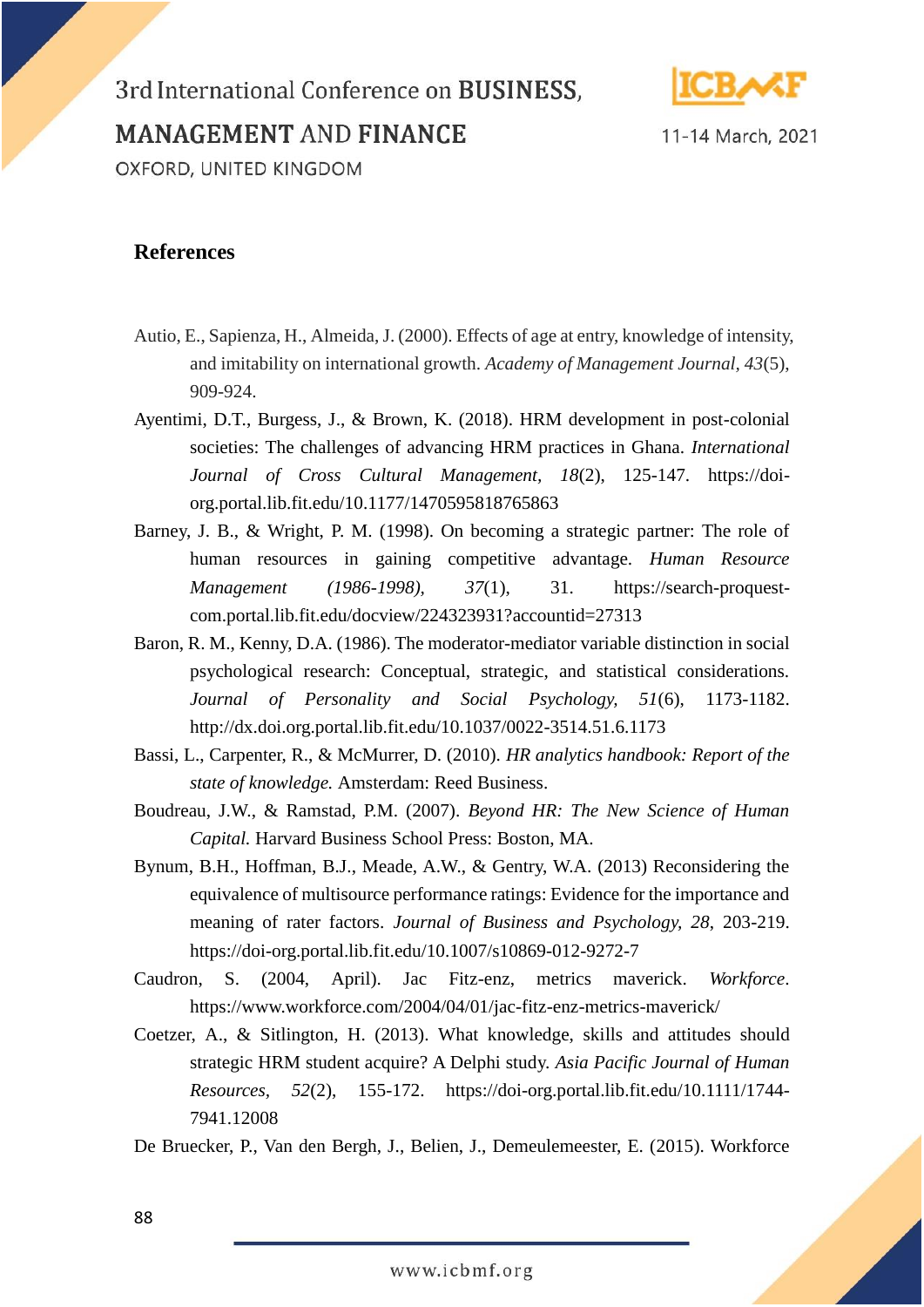

11-14 March, 2021

**MANAGEMENT AND FINANCE** 

OXFORD, UNITED KINGDOM

planning incorporating skills: State of the art. *European Journal of Operational Research*, 243(1), 1-16. https://www-sciencedirectcom.portal.lib.fit.edu/science/article/pii/S0377221714008601

Eubanks, B. (2019). A*rtificial Intelligence for HR: Use AI to support and develop a successful workforce*. New York, NY: Kogan Page.

- Farndale, E., Scullion, H. & Sparrow, P. (2010). The role of the corporate HR function in global talent management. *Journal of World Business, 45*(2), 161–168.
- Fitz-enz, J. (2010). *The new HR analytics: Predicting the economic value of your company's human capital investments*. Broadway, NY: AMACOM
- Foley, S., Ngo, H-Y., & Loi, R. (2012). The adoption of high performance work systems in foreign subsidiaries. *Journal of World Business, 47*(1), 106-113. https://doi.org/10.1016/j.jwb.2010.10.025

Fraley, R.C., & Vazire, S. (2014). The N-pact factor: evaluating the quality of empirical journals with respect to sample size and statistical power. *PLOS One, 9*(10). https://doi.org/10.1371/journal.pone.0109019

- Griffith, D.A., Cavusgil, S.T., & Xu, S. (2008). Emerging themes in international business research. *Journal of International Business Studies, 39,* 1220-1235.
- Han, J., Chou, P., Chao, M., & Wright, P. (2006). The HR competencies-HR effectiveness link: A study in Taiwanese high-tech companies. Human Resource Management, 45(3), 391-406. https://doi-org.portal.lib.fit.edu/10.1002/hrm.20114
- Hayes, A.F. (2013). *Introduction to Mediation, Moderation, and Conditional Process Analysis: A Regression-Based Approach* (2nd). Guilford Press. New York, NY.
- Hersey, P., & Blanchard, K. (1969). Life cycle theory of leadership. *Training and Development Journal, 23*, 26-35
- Johanson, J., & Vahlne, J. (2009). The Uppsala internationalization process model revisited: From liability of foreignness to liability of outsidership. *Journal of International Business Studies, 40*(9), 1411-1431. http://dx.doi.org.portal.lib.fit.edu/10.1057/jibs.2009.24
- Kaufman, B.E. (2014). The historical development of American HRM broadly viewed. *Human Resource Management Review, 24*, 196-218. http://dx.doi.org/10.1016/j.hrmr.2014.03.003.
- Kryscynski, D., Reeves, C., Stice-Lusvardi, R., Ulrich, M., &Russell, G. (2017). Analytical abilities and the performance of HR professionals. *Human Resource*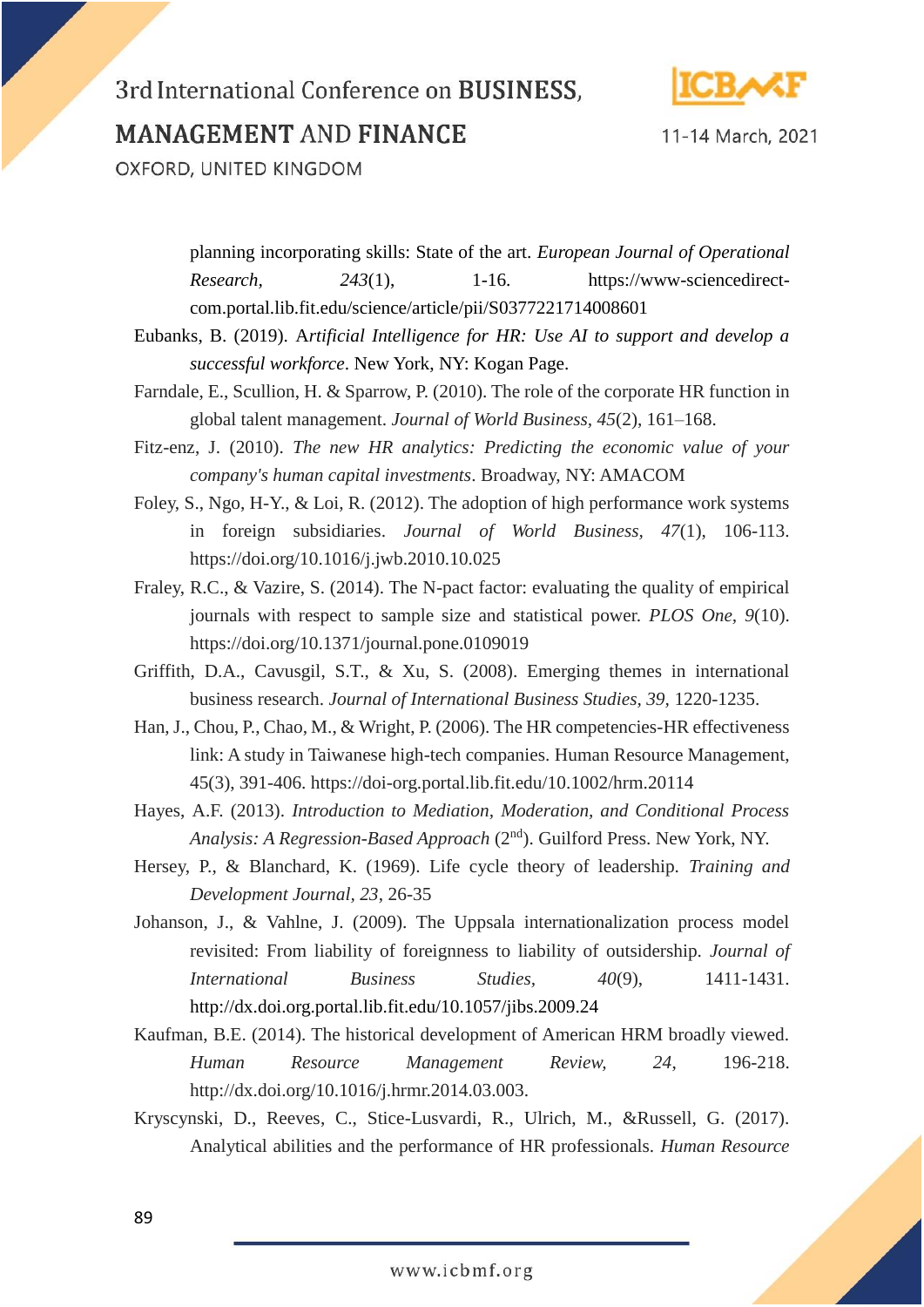

11-14 March, 2021

**MANAGEMENT AND FINANCE** 

OXFORD, UNITED KINGDOM

*Management, 57*(3), 715-738. https://doiorg.portal.lib.fit.edu/10.1002/hrm.21854

LaFevor, K. (2018). HR practitioners as 'strategic asset decision makers': Not a business partner, but 'part of the business'. *HR Professionals Magazine, 8*(4), 26-27.

Lawler, E.E. III, & Boudreau, J.W. (2015). *Global Trends in Human Resource Management: A Twenty-Year Analysis.* Stanford University Press: Stanford, CA.

Lengnick-Hall, M.L., Lengnick-Hall, C.A., Andrade, L.S., Drake, B. (2009). Strategic human resource management: The evolution of the field*. Human Resource Management Review, 19*(2), 64-85. https://doi.org/10.1016/j.hrmr.2009.01.002

Levenson, A. & Alexis, F. (2017). Human capital analytics: Too much data and analysis, not enough models and business insights. *Journal of Organizational Effectiveness, 4*(2), 145-156. [https://search-proquest](https://search-proquest-com.portal.lib.fit.edu/docview/2080939917?accountid=27313&pq-origsite=summon)[com.portal.lib.fit.edu/docview/2080939917?accountid=27313&pq](https://search-proquest-com.portal.lib.fit.edu/docview/2080939917?accountid=27313&pq-origsite=summon)[origsite=summon](https://search-proquest-com.portal.lib.fit.edu/docview/2080939917?accountid=27313&pq-origsite=summon)

Lockwood, N.R., Woolever, N.A., Alonso, A., Jones, J.A., Northon, L., & American Institutes for Research. (2018). *SHRM human resource curriculum: Guidebook and templates for undergraduate and graduate programs.* Society for Human Resources Management: Alexandria, VA.

Lunsford, D.L., & Phillips, P.P. (2018). Tools used by organizations to support human capital analytics. *Performance Improvement, 57*(3), 6-15. https://doi.org/10.1002/pfi.217

Maurer, R. (2018). The C-suite lacks confidence in HR data analytics but why?: Majority of executives say blame for faulty analytics lies with I.T. *HRNews*, Retrieved from https://search-proquest-

com.portal.lib.fit.edu/docview/2017416000?accountid=27313

Mamman, A., & Al Kulaiby, K.Z. (2014). Is Ulrich's model useful in understanding HR practitioners' roles in non-western developing countries? An exploratory investigation across private and public sector organizations in the Sultanate Kingdom of Oman. *The International Journal of Human Resource Management, 25*(20), 2811-2836. https://doiorg.portal.lib.fit.edu/10.1080/09585192.2014.914053

Prikshat, V., Biswas, K., Nankervis, A., & Hoque, M. R. (2018). Bangladesh HR professionals' competencies. *Evidence - Based HRM*, 6(2), 203-220.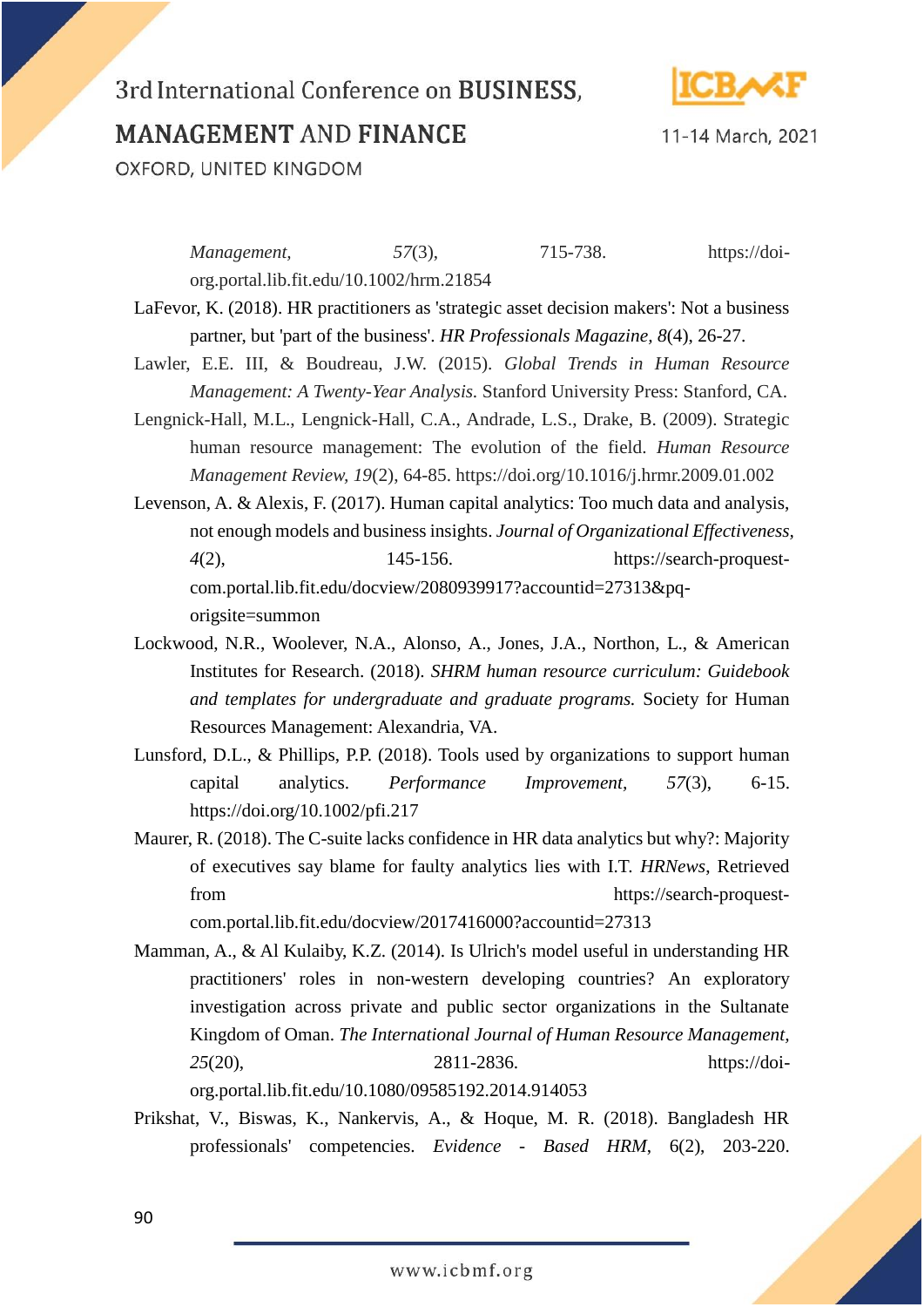

11-14 March, 2021

**MANAGEMENT AND FINANCE** 

OXFORD, UNITED KINGDOM

doi:http://dx.doi.org.portal.lib.fit.edu/10.1108/EBHRM-12-2017-0064

Safarishahrbijari, A. (2018). Workforce forecasting models: A systematic review. *Journal of Forecasting, 37*(7), 739-753. Retrieved from https://onlinelibrarywiley-com.portal.lib.fit.edu/doi/full/10.1002/for.2541

Sanchez, J.I., & Levine, E.L. (2009). What is (or should be) the difference between competency modeling and traditional job analysis? *Human Resource Management Review, 19*(2), 53-63. https://doi.org/10.1016/j.hrmr.2008.10.002

Scanlan, K.E. (2007). *University human resource management curriculum and human resource management competencies: A comparative study*. [Doctoral dissertation, Capella University]. https://search-proquestcom.portal.lib.fit.edu/docview/304721701?pqorigsite=summon&accountid=27313

- Schuler, R.S., & Jackson, S.E. (2005). A quarter-century review of Human Resource Management in the US: The growth in importance of the international perspective. *Management Review, 16*(1), 11-35. https://www-jstororg.portal.lib.fit.edu/stable/41782023
- Sinar, E., Ray, R.L., & Canwell, AL (2018, October 25). HR leaders need stronger data skills. *Harvard Business Review Digital Articles*. web.a.ebscohost.com.portal.lib.fit.edu/ehost/pdfviewer/pdfviewer?vid=3&sid=2 8e4d401-fa5d-4ef0-a767-90f8f93fc62b%40sessionmgr4007
- Society for Human Resources Management (2016). *The SHRM Competency Model.*  https://www.shrm.org/LearningAndCareer/competencymodel/PublishingImages/pages/default/SHRM%20Competency%20Model\_Det ailed%20Report\_Final\_SECURED.pdf
- Soundararajan, R. & Singh, K. (2017). *Winning on HR Analytics: Leveraging Data for Competitive Advantage*. Thousand Oaks, CA: Sage Publications Inc.
- Sumaramaniam, A., & Nankervis, A. (2013). Strategy agility and the role of HR as a strategic business partner: an Indian perspective. *Asia Pacific Journal of Human Resources, 51*(4), 454-470. https://doi-org.portal.lib.fit.edu/10.1111/1744- 7941.12004
- Tessema, M.T., & Soeters, J.L. (2007). Challenges and prospects of HRM in developing countries: Testing the HRM-performance link in the Eritrean civil service. *The International Journal of Human Resource Management, 17*(1), 86-105.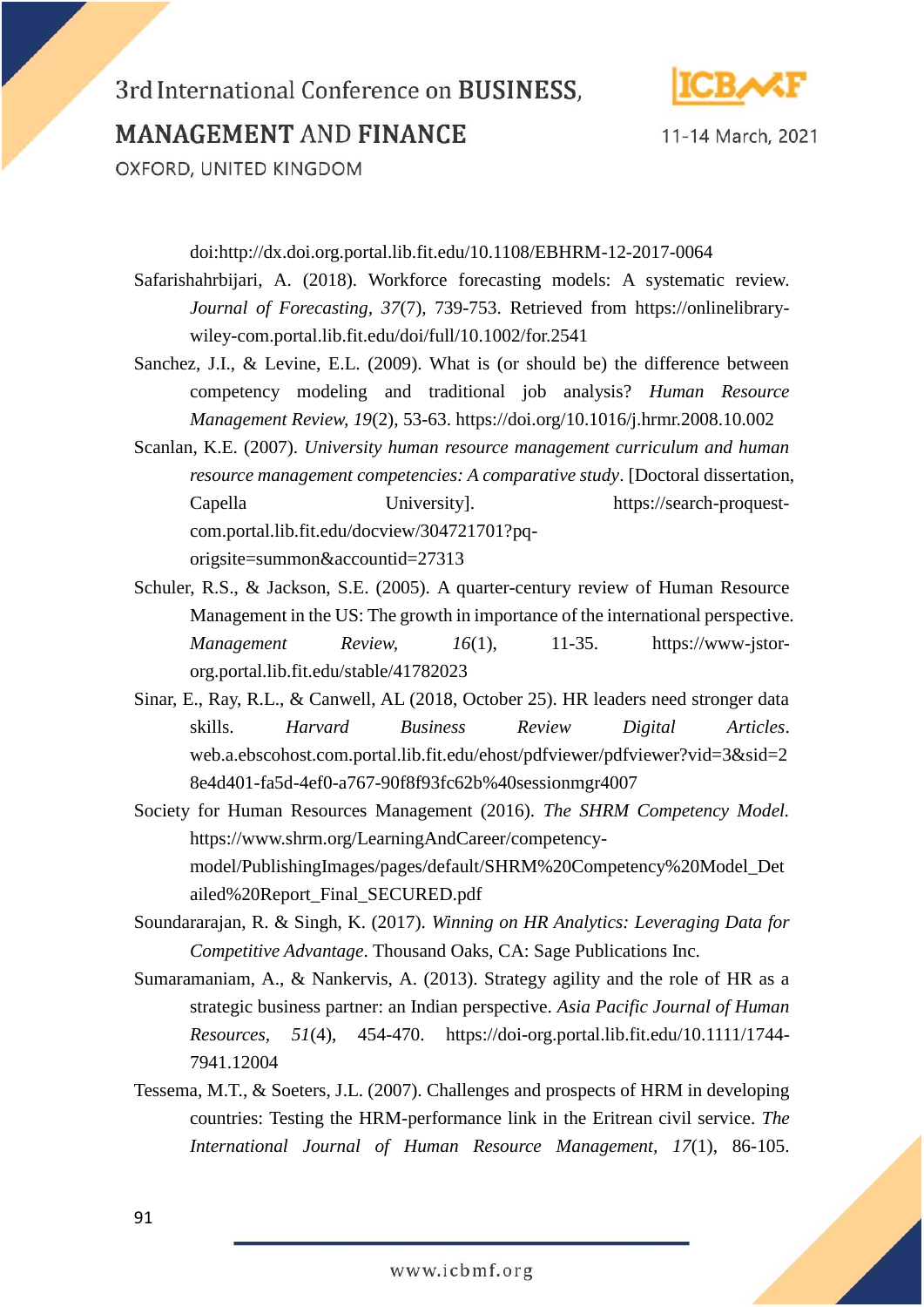

11-14 March, 2021

**MANAGEMENT AND FINANCE** 

OXFORD, UNITED KINGDOM

https://doi-org.portal.lib.fit.edu/10.1080/09585190500366532

Ulrich, D., Brockbank, W., Ulrich, M., & Kryscynski, D. (2015). Toward a synthesis of HR competency models: The common HR "food groups". *People & Strategy, 38*(4), 56-65. https://link-galecom.portal.lib.fit.edu/apps/doc/A552253055/AONE?u=melb26933&sid=AONE &xid=3c5f429d

Ulrich, D., & Dulebohn, J.H. (2015). Are we there yet? What's next for HR? *Human Resource Management Review, 25*(2), 188-204. https://doi.org/10.1016/j.hrmr.2015.01.004

Ulrich, D., Younger, J., & Brockbank, W. (2008). The twenty‐ first‐ century HR organization. *Human Resource Management, 47*(4), 829–850.

- Ulrich, D., Younger, J., & Brockbank, W. (2012). HR competency. *Leadership Excellence, 29*(8), 17.
- Ulrich, D., Younger, J., Brockbank, W., & Ulrich, M. (2012). HR talent and the new HR competencies. *Strategic HR Review, 11*(4), 217-222. http://dx.doi.org.portal.lib.fit.edu/10.1108/14754391211234940

United Nations (UN) (2019). *World Economic Situation and Prospects 2019*. https://www.un.org/development/desa/dpad/wpcontent/uploads/sites/45/WESP2019\_BOOK-ANNEX-en.pdf

Vargas, R., Yurova, Y.V., Ruppel, C.P., Tworoger, L.C., & Greenwood, R. (2018). Individual adoption of HR analytics: A fine grained view of the early stages leading to adoption. *The International Journal of Human Resource Management, 29*(22), 3046-3067. https://doi-

org.portal.lib.fit.edu/10.1080/09585192.2018.1446181

Voermans, M., & Veldhoven, M. (2007). Attitudes towards E-HRM: An empirical study at Philips. *Personnel Review, 36*(6), 887-902. http://dx.doi.org.portal.lib.fit.edu/10.1108/00483480710822418

Vroom, V. H. (1964). *Work and motivation*. New York: Wiley.

- Welch, C.L., & Welch, D.E. (2012). What do HR managers really do? HR roles on international projects. *Management International Review, 52*, 597-617. https://doi-org.portal.lib.fit.edu/10.1007/s11575-011-0126-8
- The World Bank (2020). *The World Bank: Data: GNI (current US\$).* https://data.worldbank.org/indicator/NY.GNP.MKTP.CD